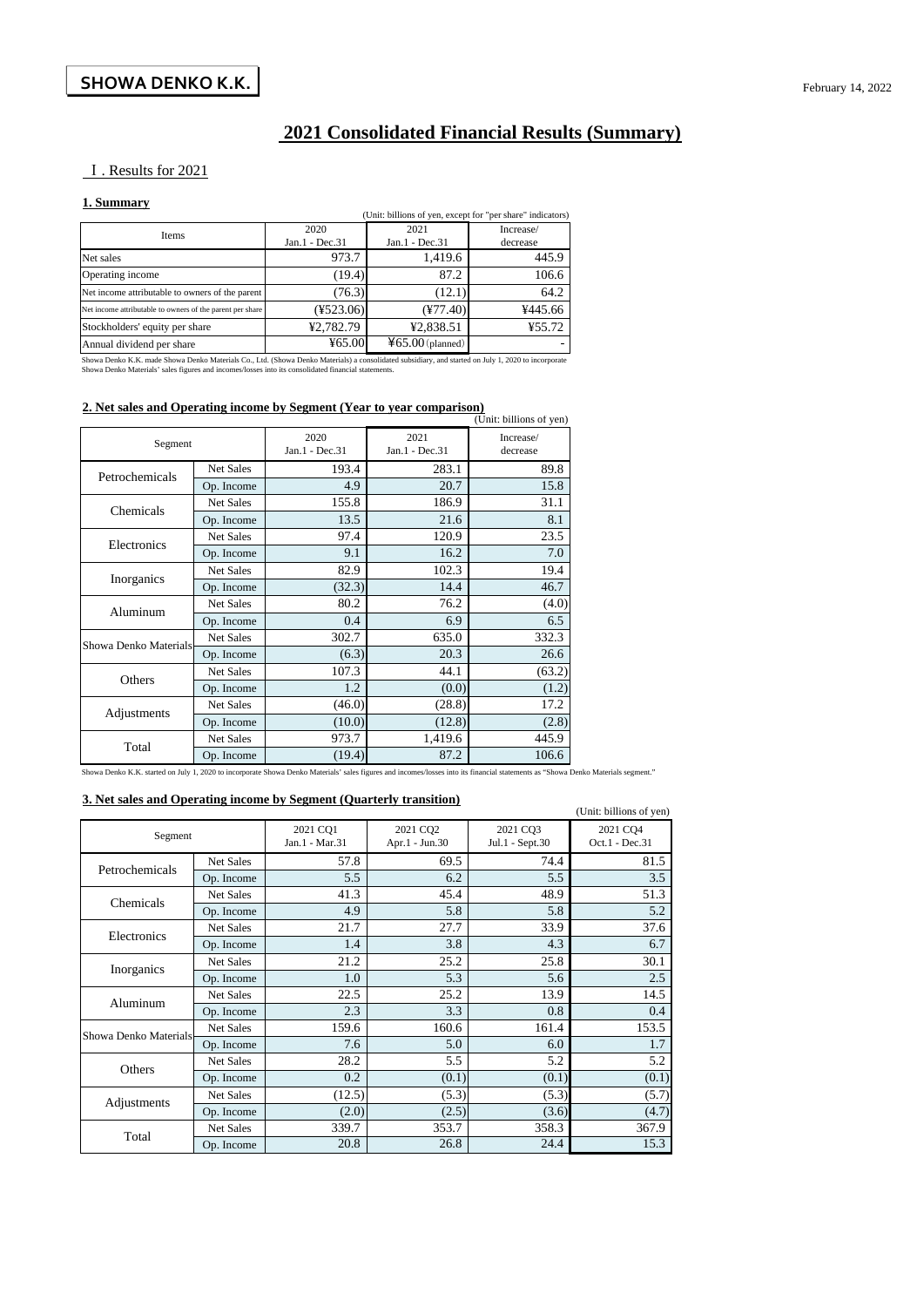#### **SHOWA DENKO K.K.**

#### Ⅱ. Forecast for 2022

#### **1. Summary**

|                                                           | (Unit: billions of yen, except for "per share" indicators) |               |                       |  |  |  |
|-----------------------------------------------------------|------------------------------------------------------------|---------------|-----------------------|--|--|--|
| Items                                                     | 2021                                                       | 2022 Forecast | Increase/<br>decrease |  |  |  |
| Net sales                                                 | 1,419.6                                                    | 1,350.0       | (69.6)                |  |  |  |
| Operating income                                          | 87.2                                                       | 84.0          | (3.2)                 |  |  |  |
| Net income attributable to owners of the parent           | (12.1)                                                     | 27.0          | 39.1                  |  |  |  |
| Net income attributable to owners of the parent per share | $(\frac{477.40}{\pi})$                                     | ¥149.11       | ¥226.51               |  |  |  |
| End of term dividends per share                           | $465.00$ (planned)                                         | 465.00        |                       |  |  |  |

#### **2. Net sales and Operating income by Segment**

| 2. Net safes and Operating income by Segment |                  |         |               | (Unit: billions of yen) |                 |
|----------------------------------------------|------------------|---------|---------------|-------------------------|-----------------|
| Segment                                      |                  | 2021    | 2022 Forecast | Increase/<br>decrease   | 2022 Forecast i |
|                                              | Net Sales        | 283.1   | 270.0         | (13.1)                  | 430.0           |
| Petrochemicals                               | Op. Income       | 20.7    | 2.5           | (18.2)                  | 53.0            |
| Chemicals                                    | Net Sales        | 186.9   | 195.0         | 8.1                     | 190.0           |
|                                              | Op. Income       | 21.6    | 21.0          | (0.6)                   | 6.0             |
| Electronics                                  | <b>Net Sales</b> | 120.9   | 140.0         | 19.1                    | 140.0           |
|                                              | Op. Income       | 16.2    | 20.0          | 3.8                     | 13.0            |
|                                              | Net Sales        | 102.3   | 145.0         | 42.7                    | 480.0           |
| Inorganics                                   | Op. Income       | 14.4    | 27.5          | 13.1                    | 34.0            |
| Aluminum                                     | Net Sales        | 76.2    | 38.0          | (38.2)                  | 121.0           |
|                                              | Op. Income       | 6.9     | 3.0           | (3.9)                   | 1.0             |
| Showa Denko Materials                        | Net Sales        | 635.0   | 550.0         | (85.0)                  | (11.0)          |
|                                              | Op. Income       | 20.3    | 25.0          | 4.7                     | (23.0)          |
| Others                                       | Net Sales        | 44.1    | 23.0          | (21.1)                  | 1,350.0         |
|                                              | Op. Income       | (0.0)   | 0.4           | 0.4                     | 84.0            |
|                                              | <b>Net Sales</b> | (28.8)  | (11.0)        | 17.8                    |                 |
| Adjustments                                  | Op. Income       | (12.8)  | (15.4)        | (2.6)                   |                 |
|                                              | <b>Net Sales</b> | 1,419.6 | 1,350.0       | (69.6)                  |                 |
| Total                                        | Op. Income       | 87.2    | 84.0          | (3.2)                   |                 |



#### Ⅲ. Cash flow

|                      |         |         |                       |               | (Unit: billions of yen) |
|----------------------|---------|---------|-----------------------|---------------|-------------------------|
| Cash flows from:     | 2020    | 2021    | Increase/<br>decrease | 2022 Forecast | Increase/<br>decrease   |
| Operating activities | 109.3   | 115.3   | 6.0                   | 140.0         | 24.7                    |
| Investing activities | (930.0) | 28.6    | 958.7                 | (135.0)       | (163.6)                 |
| Free cash flow       | (820.8) | 143.9   | 964.7                 | 5.0           | (138.9)                 |
| Financing activities | 896.5   | (121.7) | (1,018.3)             | (90.0)        | 31.7                    |
| Other                | 0.4     | 14.6    | 14.2                  | 0.0           | (14.6)                  |
| Net increase in cash | 76.2    | 36.8    | (39.4)                | (85.0)        | 121.8                   |

#### Ⅳ. Reference

| (Unit: billions of yen, expect for Total number of employees, Exchange rate, and Domestic naphtha price) |         |         |                        |               |                        |  |  |
|----------------------------------------------------------------------------------------------------------|---------|---------|------------------------|---------------|------------------------|--|--|
| Items                                                                                                    | 2020    | 2021    | Increase/<br>decrease  | 2022 Forecast | Increase/<br>decrease  |  |  |
| Capital expenditures                                                                                     | 69.1    | 78.6    | 9.6                    | 133.5         | 54.8                   |  |  |
| Depreciation and amortization                                                                            | 60.6    | 81.9    | 21.3                   | 77.5          | (4.3)                  |  |  |
| R&D expenditures                                                                                         | 34.4    | 46.8    | 12.4                   | 48.1          | 1.4                    |  |  |
| Gap between interest expense and<br>interest & dividend income                                           | (4.6)   | (7.7)   | (3.2)                  | (6.0)         | 1.8                    |  |  |
| Total number of employees                                                                                | 33,684  | 26.054  | (7,630)                | 26,586        | 532                    |  |  |
| Exchange rate (yen/US\$)                                                                                 | 106.8   | 109.8   | Yen depriciated by 3.0 | 110.0         | Yen depriciated by 0.2 |  |  |
| Domestic naphtha price (yen/kl)                                                                          | 32,800  | 50,200  | 17,400                 | 51,600        | 1,400                  |  |  |
| Interest-bearing debt                                                                                    | 1.060.1 | 850.6   | (209.5)                | 800.0         | (50.6)                 |  |  |
| Total assets                                                                                             | 2,203.6 | 2,142.4 | (61.2)                 |               |                        |  |  |

Showa Denko K.K. made Showa Denko Materials a consolidated subsidiary, considered June 30, 2020 as acquisition date, and started to incorporate Showa Denko Materials' financial results into its financial statements.

The above forecast is based on the information available as of today and assumptions as of today regarding risk factors that could affect our future performance. Actual results may differ materially from the forecast due t a variety of risk factors, including, but not limited to, the influence of the coronavirus disease 2019 (COVID-19) on the world economy, the economic conditions, costs of naphtha and other raw materials, demand or<br>market c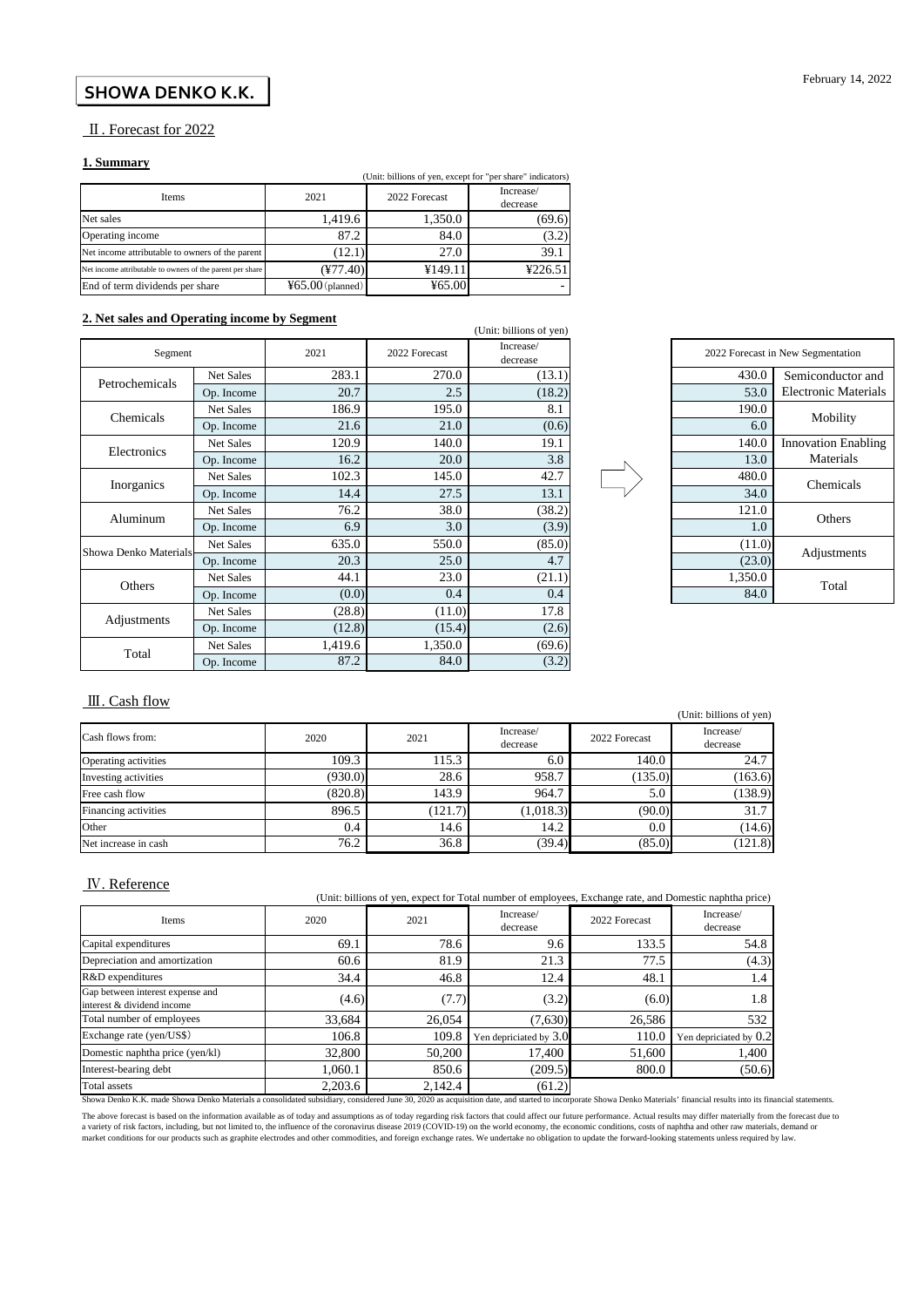## Consolidated Financial Statements

For the year ended December 31, 2021



#### Ⅰ. Consolidated Financial Results

Feb. 14th, 2022 (\ in millions, US\$ in thousands, except for

| (1) Results of operations:                                         | net income attributable to owners of the parent per share) |          |           |                                        |            |
|--------------------------------------------------------------------|------------------------------------------------------------|----------|-----------|----------------------------------------|------------|
|                                                                    |                                                            |          |           | Results for the year ended December 31 |            |
|                                                                    |                                                            | 2020     | 2021      | Increase                               | 2021       |
|                                                                    |                                                            |          |           | (Decrease)                             |            |
|                                                                    |                                                            |          |           |                                        |            |
| Net sales                                                          |                                                            | 973.700  | 1.419.635 | 45.8                                   | 12 342.508 |
| Operating income                                                   |                                                            | (19.449) | 87.198    |                                        | 758.112    |
| Ordinary income                                                    |                                                            | (43.971) | 86.861    |                                        | 755.182    |
| Net income attributable to owners of the parent                    |                                                            | (76.304) | (12.094)  |                                        | (105, 146) |
| Net income attributable to owners of the parent per share: Basic   |                                                            | (523.06) | (77.40)   |                                        | (0.67)     |
| Net income attributable to owners of the parent per share: Diluted |                                                            |          |           |                                        |            |
|                                                                    |                                                            |          | Q.        |                                        |            |
| Net income on equity                                               |                                                            | (16.9)   | (2.6)     |                                        |            |
| Ordinary income on total assets                                    |                                                            | (2.7)    | 4.0       |                                        |            |
| Operating income to net sales                                      |                                                            | (2.0)    | 6.1       |                                        |            |

Showa Denko K.K. made Showa Denko Materials Co., Ltd. (Showa Denko Materials) a consolidated subsidiary, and started on July 1, 2020 to incorporate Showa Denko Materials' sales figures and incomes/losses into its consolidated financial statements.

| <b>Notes</b>                                              |
|-----------------------------------------------------------|
| Important changes in accounting policies : not applicable |
| Comprehensive income:                                     |

Results for the year ended December 31,2021 **The State State State State State State State State State State State State State State State State State State State State State State State State State State State State State**  $R_{\text{F2020}}^{2020}$  (¥70,188) million

| Results for the year ended December 31 |  |
|----------------------------------------|--|
|                                        |  |

| (2) Financial position:    | (¥ in millions, US\$ in thousands, except for total equity per share) |               |               |  |  |
|----------------------------|-----------------------------------------------------------------------|---------------|---------------|--|--|
|                            | Dec. 31, 2020                                                         | Dec. 31, 2021 | Dec. 31, 2021 |  |  |
|                            |                                                                       |               |               |  |  |
| Total assets               | 2.203.606                                                             | 2,142,390     | 18,626,235    |  |  |
| Total equity               | 718.080                                                               | 818.452       | 7.115,738     |  |  |
| Total equity per share     | 2,782.79                                                              | 2,838.51      | 24.68         |  |  |
|                            |                                                                       |               |               |  |  |
| Stockholders' equity ratio | 18.4                                                                  | 24.0          | 24.0          |  |  |

| (3) Cash flows:                              |                                        |           | (¥ in millions, US\$ in thousands) |  |  |
|----------------------------------------------|----------------------------------------|-----------|------------------------------------|--|--|
|                                              | Results for the year ended December 31 |           |                                    |  |  |
|                                              | 2020                                   | 2021      | 2021                               |  |  |
|                                              |                                        |           |                                    |  |  |
| Cash flows from operating activities         | 109.286                                | 115.283   | 1,002,289                          |  |  |
| Cash flows from investing activities         | (930.047)                              | 28.606    | 248 704                            |  |  |
| Cash flows from financing activities         | 896.521                                | (121.741) | (1.058.437)                        |  |  |
| Cash and cash equivalents at end of the year | 197.928                                | 234.938   | 2.042.585                          |  |  |

(4) Dividends:

|                                                 | 2020  | 2021   | 2022forecast |
|-------------------------------------------------|-------|--------|--------------|
| End of Q1 dividends per share $(*)$             |       |        |              |
| End of $Q2$ dividends per share $(\frac{1}{2})$ |       |        |              |
| End of $Q3$ dividends per share $(\frac{1}{2})$ |       |        |              |
| End of Term dividends per share $(\frac{4}{3})$ | 65.0  | 65.0   | 65.0         |
| Total of dividend per share above $(*)$         | 65.0  | 65.0   | 65.0         |
| Total dividends (¥ in millions)                 | 9.500 | 11.788 |              |
|                                                 |       |        | %            |
| Payout ratio (consolidated)                     |       |        | 43.6         |
| Net assets dividend yield (consolidated)        | 2.1   | 2.3    |              |

#### Ⅱ. Forecast of performance for the year ending December 31, 2022

|                                                                  |         |           | (¥ in millions, US\$ in thousands, except for              |            |
|------------------------------------------------------------------|---------|-----------|------------------------------------------------------------|------------|
|                                                                  |         |           | net income attributable to owners of the parent per share) |            |
|                                                                  |         | 1st half  | fiscal vear                                                |            |
|                                                                  |         |           |                                                            |            |
| Net sales                                                        | 640.000 | 5.564.250 | 1.350.000                                                  | 11.737.089 |
| Operating income                                                 | 29,000  | 252.130   | 84,000                                                     | 730.308    |
| Ordinary income                                                  | 27.000  | 234.742   | 79.000                                                     | 686.837    |
| Net income attributable to owners of the parent                  | 6.000   | 52.165    | 27.000                                                     | 234.742    |
| Net income attributable to owners of the parent per share: Basic | 33.14   | 0.29      | 149.11                                                     | 1.30       |

※The above forecast is based on the information available at this point of time. Actual results may differ materially due to a variety of reasons, including such economic factors as fluctuations in foreign currency exchange rates as well as market supply and demand conditions.

Notes

Yen amounts have been translated into U.S.dollars for convenience only, at the rate of ¥115.02 to US\$1.00, the approximate rate of exchange as of Dectember 31, 2021.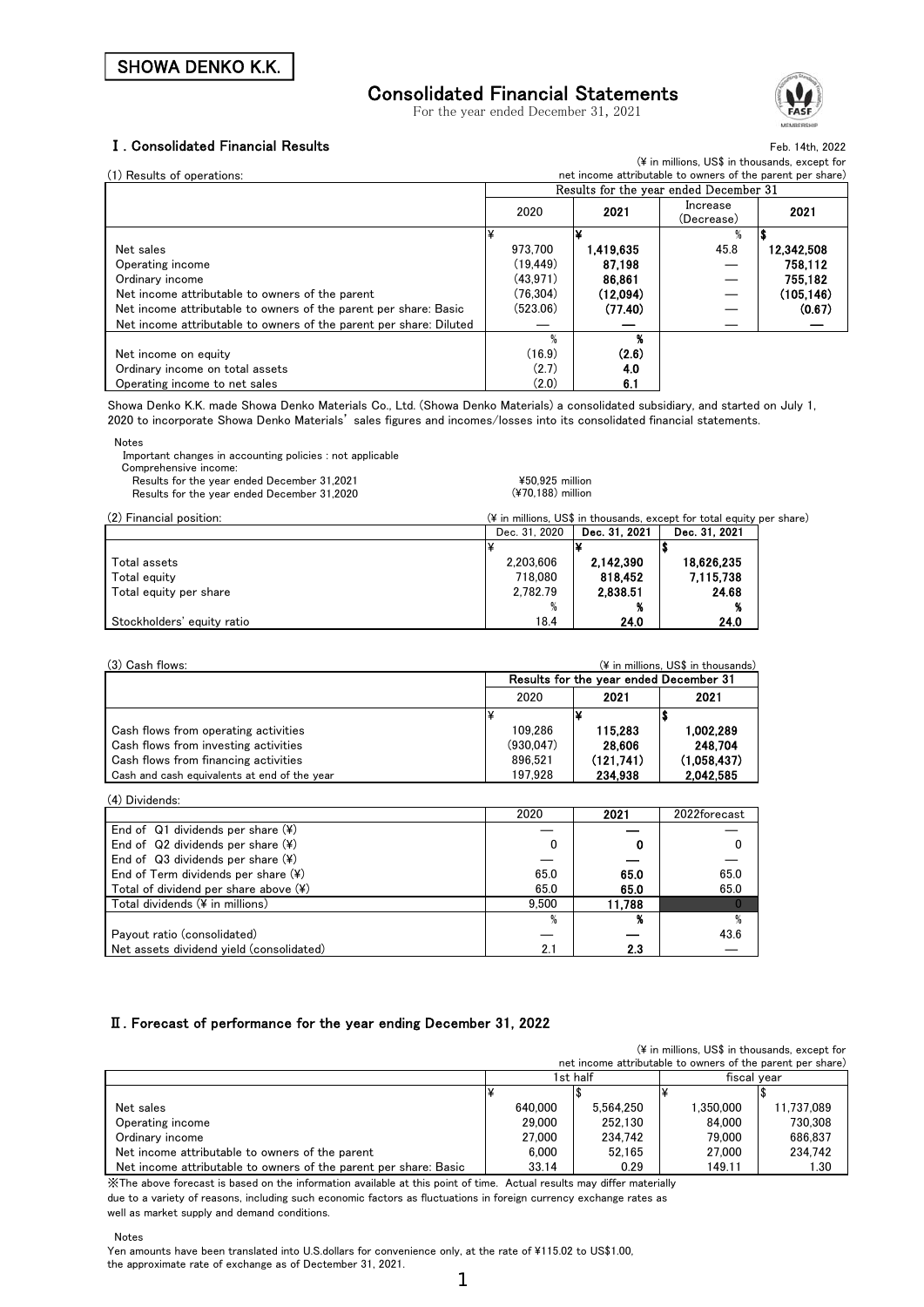# [Business Results and Financial Conditions]

1. Analysis of business results

## (1) Summary

With regard to the global economy in 2021, although it was stagnant due to the global restraint on economic activities caused by the pandemic of coronavirus disease 2019 (COVID-19), there was a sign of recovery. Manufacturing industries including the semiconductor-related industry, whose market remained strong, were in the process of recovery. As for the Japanese economy, consumer spending showed sign of recovery. There was also a sign of recovery in the corporate business sentiment due to an increase in export and business recovery centering on manufacturing industries.

The Showa Denko Group has been giving the highest priority to all stakeholders' safety and health including that of our customers, business acquaintances and employees, and implementing various measures to prevent further spread of COVID-19. To be specific, we are taking various measures including companywide introduction of teleworking. Especially in the head office, through thoroughgoing improvement in business process, the ratio of teleworking has been maintained at the level exceeding the target required by the Japanese government. The Group continues implementing measures which give highest priority to the security of employees' safety and prevention of infection of COVID-19, including grant of special leave when infection is suspected, restrictions on overseas and domestic business trip, and faithful practice of off-peak commuting through introduction of complete flextime. At the same time, in our production bases, we are making utmost efforts to fulfill our corporate social responsibility to continue providing our customers with products essential for infrastructural functions of society.

In 2021, the Group recorded consolidated net sales of ¥1,419,635 million, up 45.8% from the previous year. The sales in the Others segment significantly decreased due to unconsolidation of SHOKO CO., LTD. resulting from transfer of shares in the company. The sales in the Aluminum segment also decreased due to the transfer of rolled aluminum products business and aluminum can business. However, the sales in the Petrochemicals segment increased due to a recovery in market prices of products. The sales in the Chemicals, the Electronics, and the Inorganics segments also increased due to a recovery in sales volumes from those in the previous year in which the spread of COVID-19 significantly depressed the sales. New consolidation of the Showa Denko Materials segment throughout the year also increased net sales of the Group. Operating income of the Group in 2021 significantly increased ¥106,647 million, to ¥87,198 million. Operating income in each segment was negatively affected by decrease in production of cars caused by short supply of semiconductors and a rise in raw material prices. Operating income in the Others segment decreased due to unconsolidation of SHOKO CO., LTD. However, operating income in the Petrochemicals segment increased due mainly to significant improvement in the naphtha factor. Operating income in the Inorganics segment increased due mainly to a significant increase in shipment volumes of graphite electrodes caused by a recovery of the demand for steel. Year-round consolidation of the Showa Denko Materials segment also increased operating income of the Group. Operating income in the Chemicals, Electronics, and Aluminum segments also increased due mainly to realization of effects of various measures to improve profitability. Ordinary income of the Group increased ¥130,832 million, to ¥86,861 million due mainly to non-incurrence of the temporary cost of acquisition of shares in former Hitachi Chemical Company, Ltd., which took place in 2020, and increases in foreign exchange gain and equity in earnings of affiliates, despite an increase in interest expenses as a part of extraordinary loss.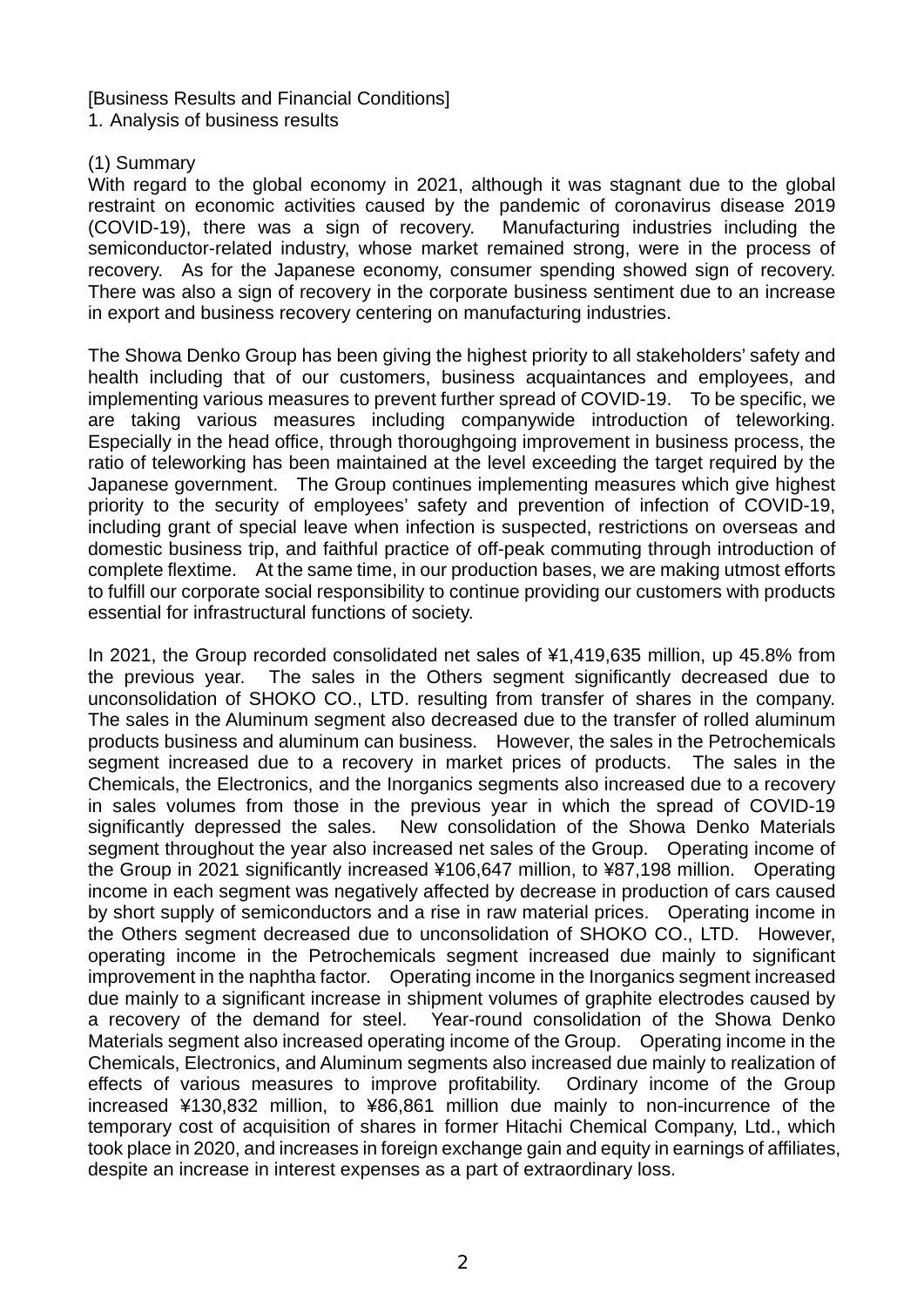The Group recorded net loss attributable to owners of the parent of ¥12,094 million in 2021, a significant improvement of ¥64,210 million from the previous year. We recorded extraordinary losses resulting from an expenditure to cover the cost of structural reform related to the transfer of energy storage devices and systems business amounting to ¥30,100 million, and an expenditure for execution of environmental measures in a production base of aluminum specialty components business amounting to ¥9,000 million.

|                                                    |                   |                   | (Unit: millions of yen) |
|----------------------------------------------------|-------------------|-------------------|-------------------------|
|                                                    | 2020<br>Jan.-Dec. | 2021<br>Jan.-Dec. | Increase/<br>decrease   |
| Sales                                              | 973,700           | 1,419,635         | 445,935                 |
| Operating income                                   | (19, 449)         | 87,198            | 106,647                 |
| Ordinary income                                    | (43, 971)         | 86,861            | 130,832                 |
| Net income attributable<br>to owners of the parent | 76,304)           | (12,094)          | 64,210                  |

(2) A breakdown of net sales and operating income by segment (January 1 – September 30, 2021)

## [Petrochemicals segment]

In the Petrochemicals segment, sales increased 46.4%, to ¥283,145 million. In our olefin business, sales increased due to an improvement in supply-demand balance in East Asia resulting from recovery of demand in China and a rise in prices of products including ethylene and propylene resulting from a rise in prices of raw materials. Sales of organic chemicals increased due to a rise in sales volumes of ethyl acetate and vinyl acetate as a result of rebound from the periodic shutdown maintenance of facilities to produce these products that took place in the first quarter of 2020, in addition to the effect of a significant rise in market prices of organic chemicals. As a result, the Petrochemicals segment recorded an operating income of ¥20,701 million, a significant increase of 320.2% from the previous year, due to a significant improvement in the raw naphtha price factor and a rise in market prices of products.

|                  |                   |                   | (Unit: millions of yen) |
|------------------|-------------------|-------------------|-------------------------|
|                  | 2020<br>Jan.-Dec. | 2021<br>Jan.-Dec. | Increase/<br>decrease   |
| Sales            | 193.385           | 283,145           | 89.760                  |
| Operating income | 4.927             | 20,701            | 15.774                  |

## [Chemicals segment]

In the Chemicals segment, sales increased 20.0% from the previous year, to ¥186,873 million. Sales of basic chemicals increased. Sales of liquefied ammonia increased due to an increase in shipment volumes. Sales of acrylonitrile increased due to tight supplydemand balance resulting from the impact of a hurricane in the US, a significant rise in product prices resulting from a substantial rise in raw material and fuel prices, and an increase in shipment volumes of products. Sales of chloroprene rubber increased due to an increase in export volumes. Sales of electronic chemicals increased due to an increase in shipment volumes of products to respond to the demand from the booming semiconductor industry. Sales of functional chemicals increased due to an increase in shipment volumes for Japanese market and export, despite the recent influence of a rise in prices of raw materials and a decrease in production of cars. Sales of industrial gases and coating materials increased due to an increase in shipment volumes. Operating income of the segment increased 60.2%, to ¥21,597 million.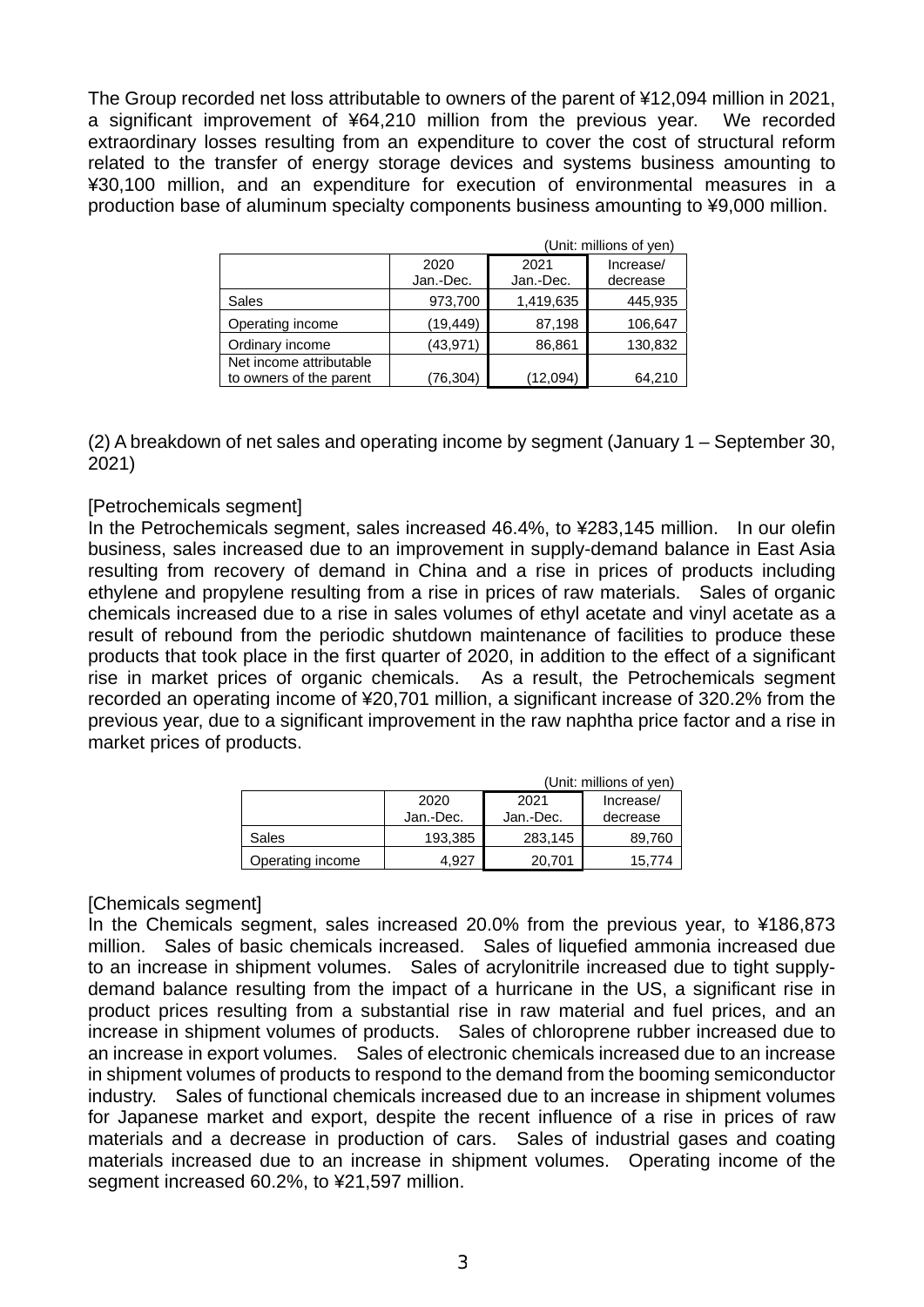|                  |           |           | (Unit: millions of yen) |
|------------------|-----------|-----------|-------------------------|
|                  | 2020      | 2021      | Increase/               |
|                  | Jan.-Dec. | Jan.-Dec. | decrease                |
| Sales            | 155,769   | 186,873   | 31.104                  |
| Operating income | 13,481    | 21.597    | 8.116                   |

## [Electronics segment]

In the Electronics segment, sales increased 24.1% from the previous year, to ¥120,868 million. Sales of HD media increased due to an increase in shipment volumes of HD media for use in data centers and PCs. Sales of compound semiconductors increased due to an increase in export. Sales of lithium-ion battery (LIB) materials increased due to an increase in sales volumes of Showa Denko Packaging's aluminum laminate film (*SPALF*TM) used as packaging material for LIBs built into cars, PCs, and mobile devices. As for SiC epitaxial wafers business, sales increased due to an increase in sales volumes resulting from an increase in demand and a start of long-term contracts to supply SiC epitaxial wafers to plural power semiconductor-device manufacturers. Operating income of the segment increased 76.9%, to ¥16,153 million.

|                  |           |           | (Unit: millions of yen) |
|------------------|-----------|-----------|-------------------------|
|                  | 2020      | 2021      | Increase/               |
|                  | Jan.-Dec. | Jan.-Dec. | decrease                |
| Sales            | 97.415    | 120,868   | 23,453                  |
| Operating income | 9,133     | 16,153    | 7020                    |

#### [Inorganics segment]

In the inorganics segment, sales increased 23.4% from the previous year, to ¥102,300 million. Sales of graphite electrodes increased due to an increase in sales volumes caused by an increase in the global demand for steel, which started in the second half of 2020. Sales of ceramics increased due to an increase in sales volumes of abrasives and fine ceramics for electronics. Operating income of the segment significantly increased to ¥14,412 million, a major increase of ¥46,712 million from the previous year due partly to a rebound from application of lower-of-cost-or-market method to inventory in the previous year.

|                  |           |           | (Unit: millions of yen) |
|------------------|-----------|-----------|-------------------------|
|                  | 2020      | 2021      | Increase/               |
|                  | Jan.-Dec. | Jan.-Dec. | decrease                |
| Sales            | 82.899    | 102.300   | 19.401                  |
| Operating income | (32, 300) | 14.412    | 46,712                  |

#### [Aluminum segment]

In the Aluminum segment, sales decreased 5.0% from the previous year, to ¥76,179 million. Sales of aluminum specialty components increased due to an increase in demand for our products for use in automotive parts, machine tools, and office automation equipment. Sales of rolled products and aluminum cans decreased due to the transfer of these businesses in 2021. Operating income of the segment increased ¥6,481 million from the previous year, to ¥6,902 million.

|                  |                   |                   | (Unit: millions of yen) |
|------------------|-------------------|-------------------|-------------------------|
|                  | 2020<br>Jan.-Dec. | 2021<br>Jan.-Dec. | Increase/<br>decrease   |
| Sales            | 80,185            | 76.179            | (4,006)                 |
| Operating income | 421               | 6.902             | 6,481                   |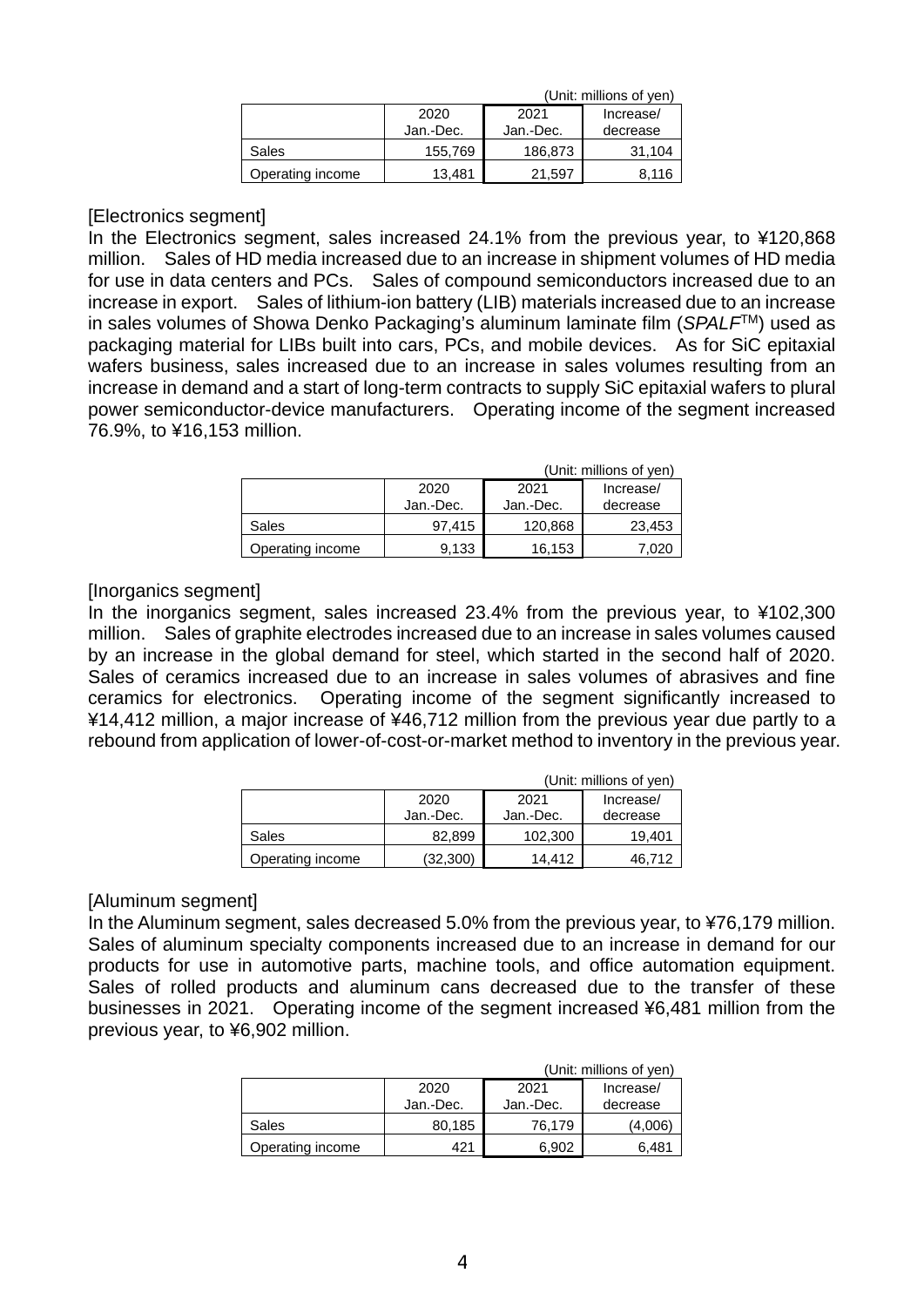## [Showa Denko Materials segment]

We started to consolidate Showa Denko Materials Co., Ltd. and its subsidiaries in the second quarter of 2020, and therefore, we created a new segment for reporting, and started to incorporate sales figures and operating income of the new segment into SDK's consolidated financial statements at the beginning of the third quarter of 2020. The Showa Denko Materials segment recorded net sales of ¥635,033 million in 2021, an increase of 109.8% from the previous year. Sales of electronic materials including polishing materials for flattening semiconductor circuits (CMP slurry) and materials for circuit boards including copper clad laminates remained strong due mainly to the strong demand for semiconductors. The sales of mobility components including molded resins recovered from the level of the previous year in which there was a negative influence of the spread of COVID-19. However, in the second half of 2021, the sales of mobility components was negatively affected by a decrease in production of cars due to recent short supply of semiconductors. As a result, the segment recorded operating income of ¥20,316 million, an increase of ¥26,619 million from the previous year. Operating income of this segment includes amortization of the goodwill of the former Hitachi Chemical which was reckoned up as a result of acquisition of shares in former Hitachi Chemical and other losses amounting to about ¥33,400 million.

|                  |           |           | (Unit: millions of yen) |
|------------------|-----------|-----------|-------------------------|
|                  | 2020      | 2021      | Increase/               |
|                  | Jan.-Dec. | Jan.-Dec. | decrease                |
| Sales            | 302.742   | 635,033   | 332.291                 |
| Operating income | (6,303)   | 20,316    | 26,619                  |

## [Others segment]

In the Others segment, sales significantly decreased 58.9% from the previous year, to ¥44,059 million due mainly to the unconsolidation of SHOKO CO., LTD. resulting from the transfer of SDK's shares in SHOKO CO., LTD. which took place in the second quarter of 2021. Operating income of the segment decreased by ¥1,237 million, to be an operating loss of ¥38 million.

|                  |           |           | (Unit: millions of yen) |
|------------------|-----------|-----------|-------------------------|
|                  | 2020      | 2021      | Increase/               |
|                  | Jan.-Dec. | Jan.-Dec. | decrease                |
| Sales            | 107.301   | 44.059    | (63.242)                |
| Operating income | .199      | (38)      | .237                    |

## (3) Projections for 2022

a) Overall performance forecast

In 2022, global economy is expected to continue to be in difficult conditions due to the quick spread of COVID-19 caused by new variants of virus. It is expected that disorder in supply chain, high energy-source prices, and tight supply-demand situation in the global semiconductor market will continue to have negative impact on the performance of the manufacturing industry, centering on the car-manufacturing-related industry.

Under these circumstances, the Showa Denko Group will continue to invest in plants and equipment of our Core Growth businesses including semiconductor materials business to meet continued strong demand for semiconductor materials caused by the strong demand for semiconductors. For 2022, we expect that the Group's net sales and operating income will slightly decrease due mainly to the restructuring of our business portfolio through sale of several businesses that we promoted in 2021. However, for 2022, we expect that the Group's net sales to be recorded by retained businesses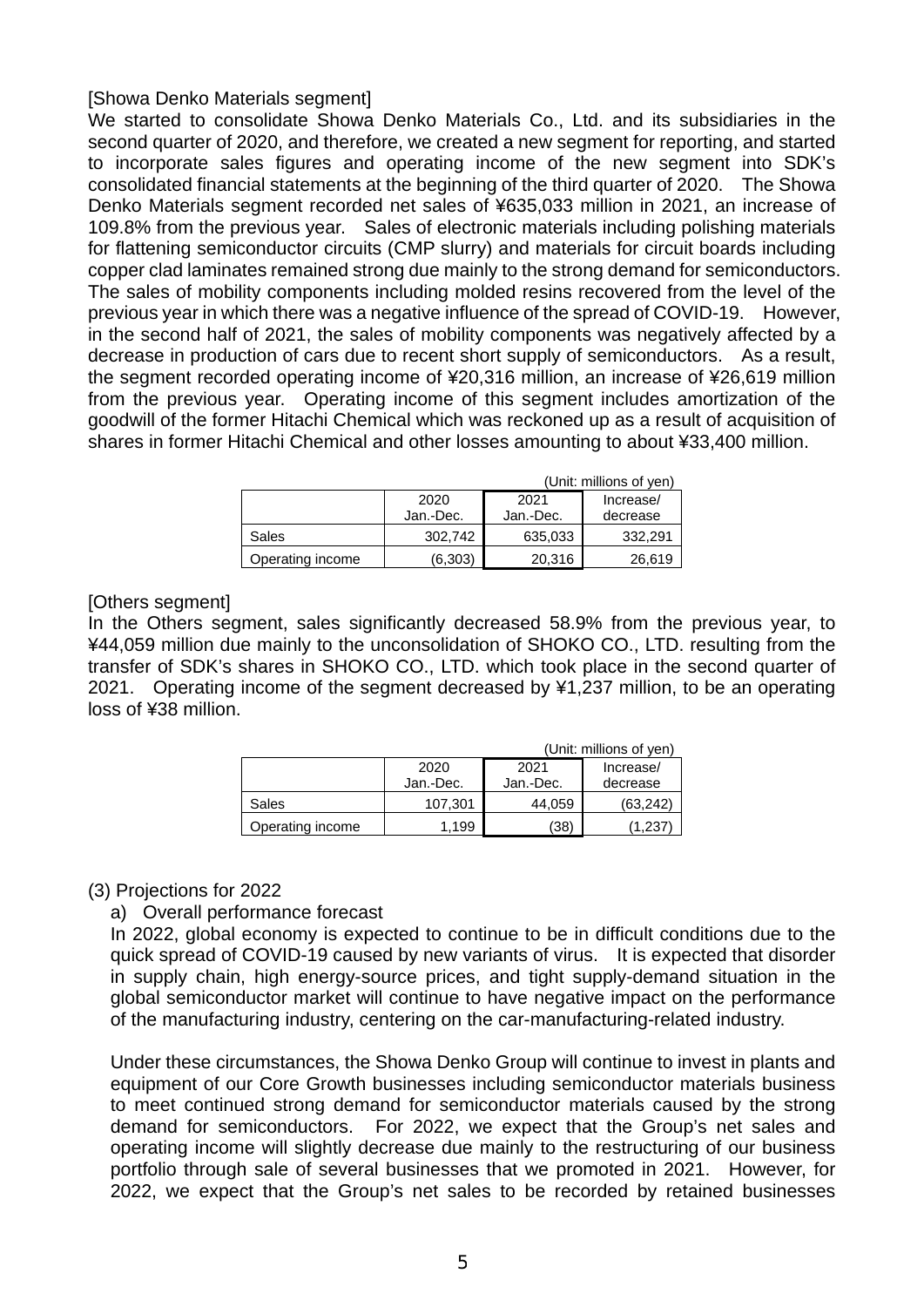excepting the effect of the sale of several businesses will increase ¥90,700 million, and the Group's retained businesses' operating income will increase ¥10,300 million. We also expect to have significant decrease in extraordinary loss in 2022. Thus, we expect that net income attributable to owners of the parent for 2022 will increase ¥39,100 million.

|                                                    |                                                   |                                                    | (Unit: millions of yen) |                           |
|----------------------------------------------------|---------------------------------------------------|----------------------------------------------------|-------------------------|---------------------------|
|                                                    | Results for<br>the term ended on<br>Dec. 31, 2021 | Forecast for<br>the term ending on<br>Dec.31, 2022 | Increase/<br>decrease   | Rate of<br>change<br>(% ) |
| Net sales                                          | 1,419,635                                         | 1,350,000                                          | (69, 635)               | $(4.9\%)$                 |
| Operating income                                   | 87,198                                            | 84,000                                             | (3, 198)                | (3.7%)                    |
| Ordinary income                                    | 86,861                                            | 79,000                                             | (7,861)                 | $(9.1\%)$                 |
| Net income attributable<br>to owners of the parent | (12,094)                                          | 27,000                                             | 39,094                  |                           |

The Group's performance forecast for 2022 is as follows.

The above forecast is based on the assumption that the exchange rates and the naphtha price will be ¥110.0/\$, ¥130.0/€ and ¥51,600/KL for 2022, respectively.

b) Net sales and operating income by business segment

From the year ending in December 2022, we introduce new segments for information disclosure, which is in line with the new management system.

| [New segments]              |                     | (Unit: millions of yen)                         |
|-----------------------------|---------------------|-------------------------------------------------|
|                             |                     | Forecast for the term<br>ending on Dec.31, 2022 |
| Semiconductor and           | Net sales           | 430,000                                         |
| <b>Electronic Materials</b> | Operating<br>income | 53,000                                          |
|                             | Net sales           | 190,000                                         |
| <b>Mobility</b>             | Operating<br>income | 6,000                                           |
| <b>Innovation Enabling</b>  | Net sales           | 140,000                                         |
| <b>Materials</b>            | Operating<br>income | 13,000                                          |
|                             | Net sales           | 480,000                                         |
| Chemicals                   | Operating<br>income | 34,000                                          |
|                             | Net sales           | 121,000                                         |
| Others                      | Operating<br>income | 1,000                                           |
|                             | Net sales           | (11,000)                                        |
| Adjustments                 | Operating<br>income | (23,000)                                        |
|                             | Net sales           | 1,350,000                                       |
| Total                       | Operating<br>income | 84,000                                          |

The above forecast is based on the information available as of February 14, 2022 and our assumptions as of the same date about risk factors that could affect our future performance. Actual results may differ materially due to a variety of reasons.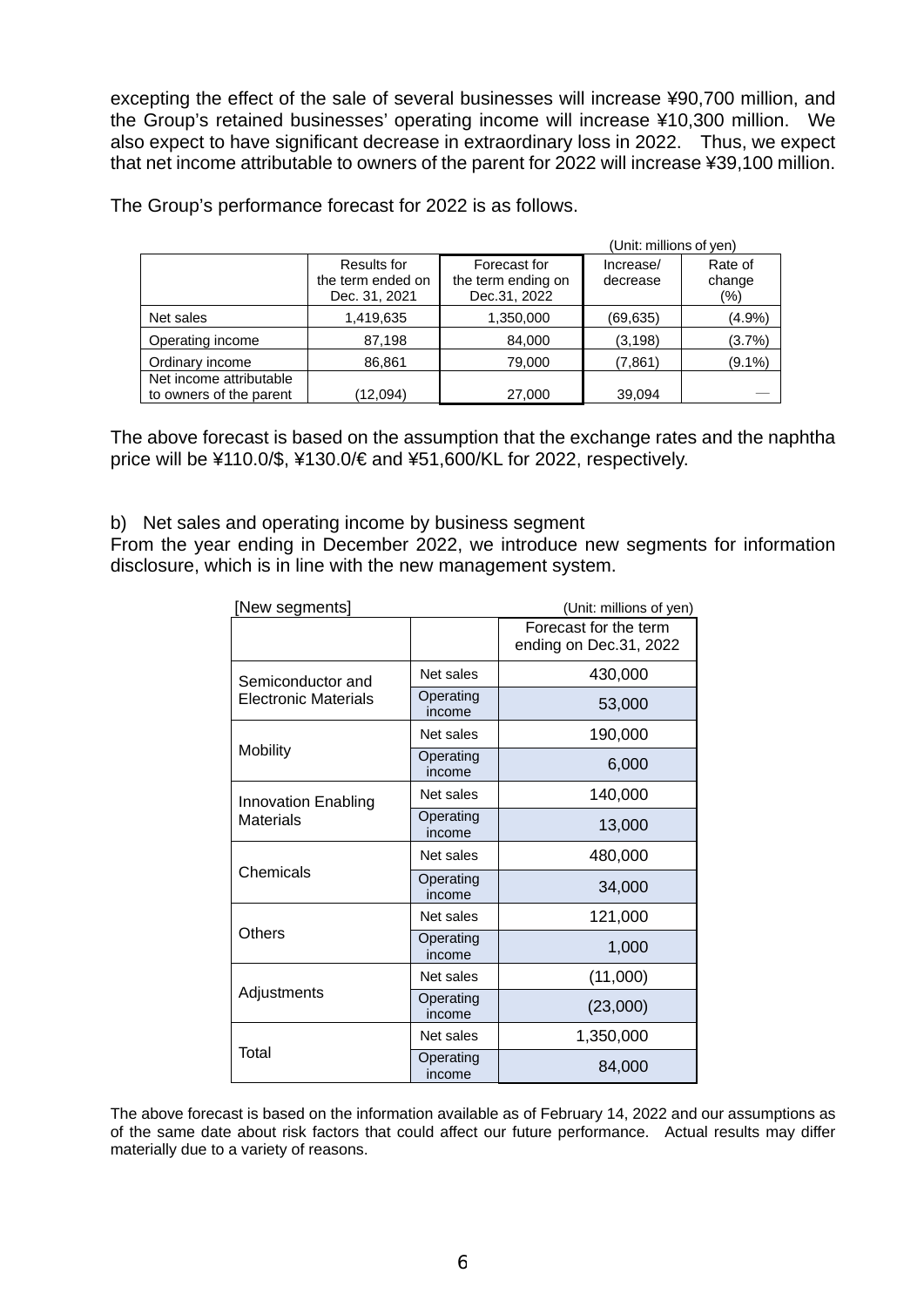| Previous segments]<br>(Unit: millions of yen) |                     |                                                   |                                                    |                       |  |  |  |
|-----------------------------------------------|---------------------|---------------------------------------------------|----------------------------------------------------|-----------------------|--|--|--|
|                                               |                     | Results for the<br>term ended on<br>Dec. 31, 2021 | Forecast for the<br>term ending on<br>Dec.31, 2022 | Increase/<br>decrease |  |  |  |
|                                               | Net sales           | 283,145                                           | 270,000                                            | (13, 145)             |  |  |  |
| Petrochemicals                                | Operating<br>income | 20,701                                            | 2,500                                              | (18, 201)             |  |  |  |
|                                               | Net sales           | 186,873                                           | 195,000                                            | 8,127                 |  |  |  |
| Chemicals                                     | Operating<br>income | 21,597                                            | 21,000                                             | (597)                 |  |  |  |
|                                               | Net sales           | 120,868                                           | 140,000                                            | 19,132                |  |  |  |
| Electronics                                   | Operating<br>income | 16,153                                            | 20,000                                             | 3,847                 |  |  |  |
| Inorganics                                    | Net sales           | 102,300                                           | 145,000                                            | 42,700                |  |  |  |
|                                               | Operating<br>income | 14,412                                            | 27,500                                             | 13,088                |  |  |  |
|                                               | Net sales           | 76,179                                            | 38,000                                             | (38, 179)             |  |  |  |
| Aluminum                                      | Operating<br>income | 6,902                                             | 3,000                                              | (3,902)               |  |  |  |
|                                               | Net sales           | 635,033                                           | 550,000                                            | (85, 033)             |  |  |  |
| <b>Showa Denko Materials</b>                  | Operating<br>income | 20,316                                            | 25,000                                             | 4,684                 |  |  |  |
|                                               | Net sales           | 44,059                                            | 23,000                                             | (21, 059)             |  |  |  |
| <b>Others</b>                                 | Operating<br>income | (38)                                              | 400                                                | 438                   |  |  |  |
|                                               | Net sales           | (28, 822)                                         | (11,000)                                           | 17,822                |  |  |  |
| Adjustments                                   | Operating<br>income | (12, 845)                                         | (15, 400)                                          | (2, 555)              |  |  |  |
|                                               | Net sales           | 1,419,635                                         | 1,350,000                                          | (69, 635)             |  |  |  |
| <b>Total</b>                                  | Operating<br>income | 87,198                                            | 84,000                                             | (3, 198)              |  |  |  |

#### Reference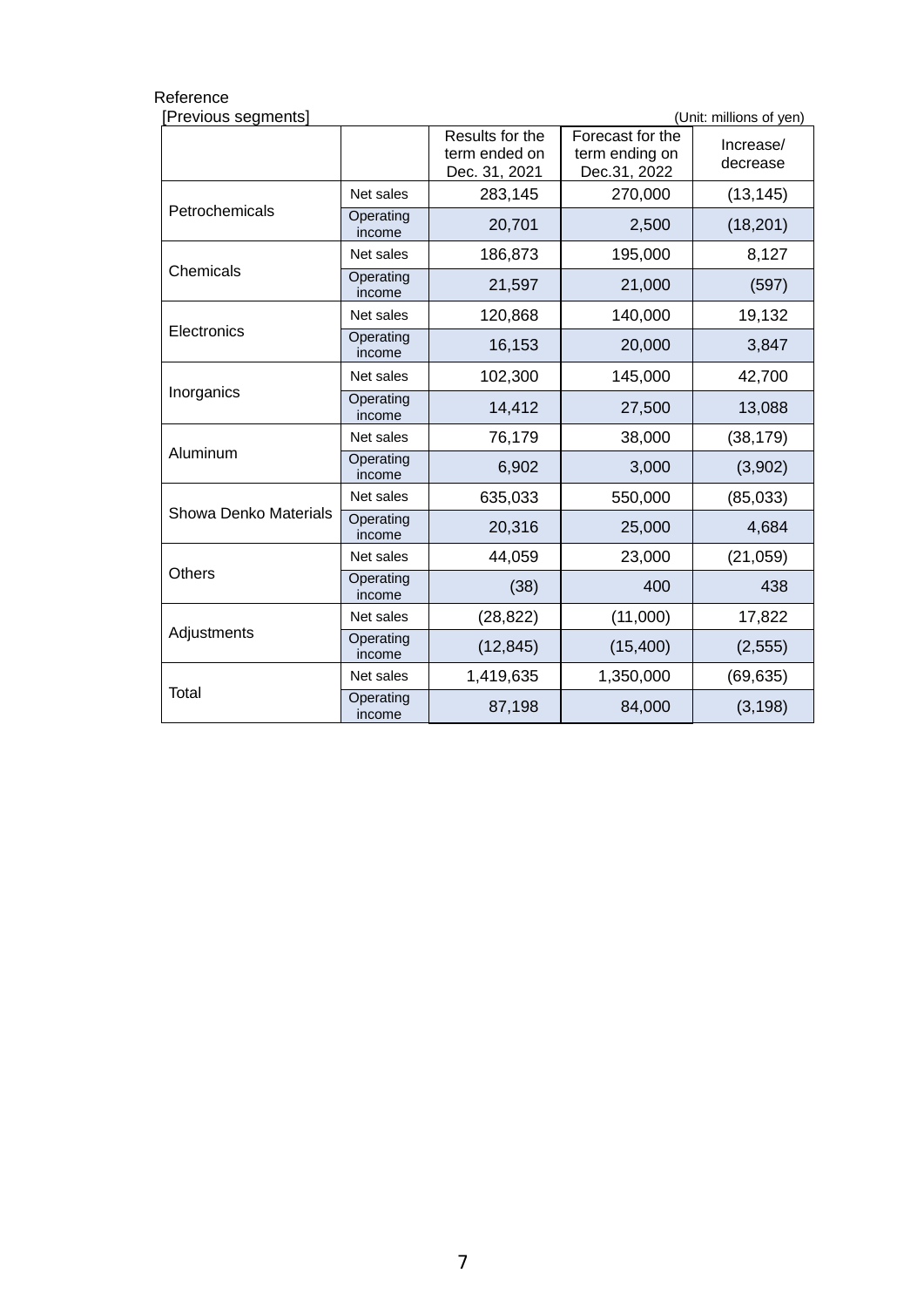## [Rearrangement of segments]



- 2. Financial conditions for the January 1 December 31, 2021 period
- (1) Assets, liabilities, and net assets

Total assets at the end of the year amounted to ¥2,142,390 million, a decrease of ¥61,216 million from the level at December 31, 2020. Total assets decreased due mainly to the decrease in tangible fixed assets and intangible fixed assets including goodwill, despite an increase in notes and accounts receivable-trade due to recovery in sales of products, an increase in inventories due to a rise in prices of products and raw materials, and an increase in cash and deposits due to an increase in the sum of money received due to public stock offering. Total liabilities decreased ¥161,588 million, to ¥1,323,937 million due mainly to a decrease in interest bearing debt, despite an increase in accounts payable-trade. Interest bearing debt significantly decreased ¥209,543 million, to ¥850,603 million due mainly to repayment of it through utilization of net cash provided by operating activities and cash provided by sale of businesses. Net assets at the end of the year amounted to ¥818,452 million, up ¥100,372 million from the level at the end of 2020, due partly to an increase in foreign currency translation adjustments and an increase in capital stock and capital surplus resulting from execution of public stock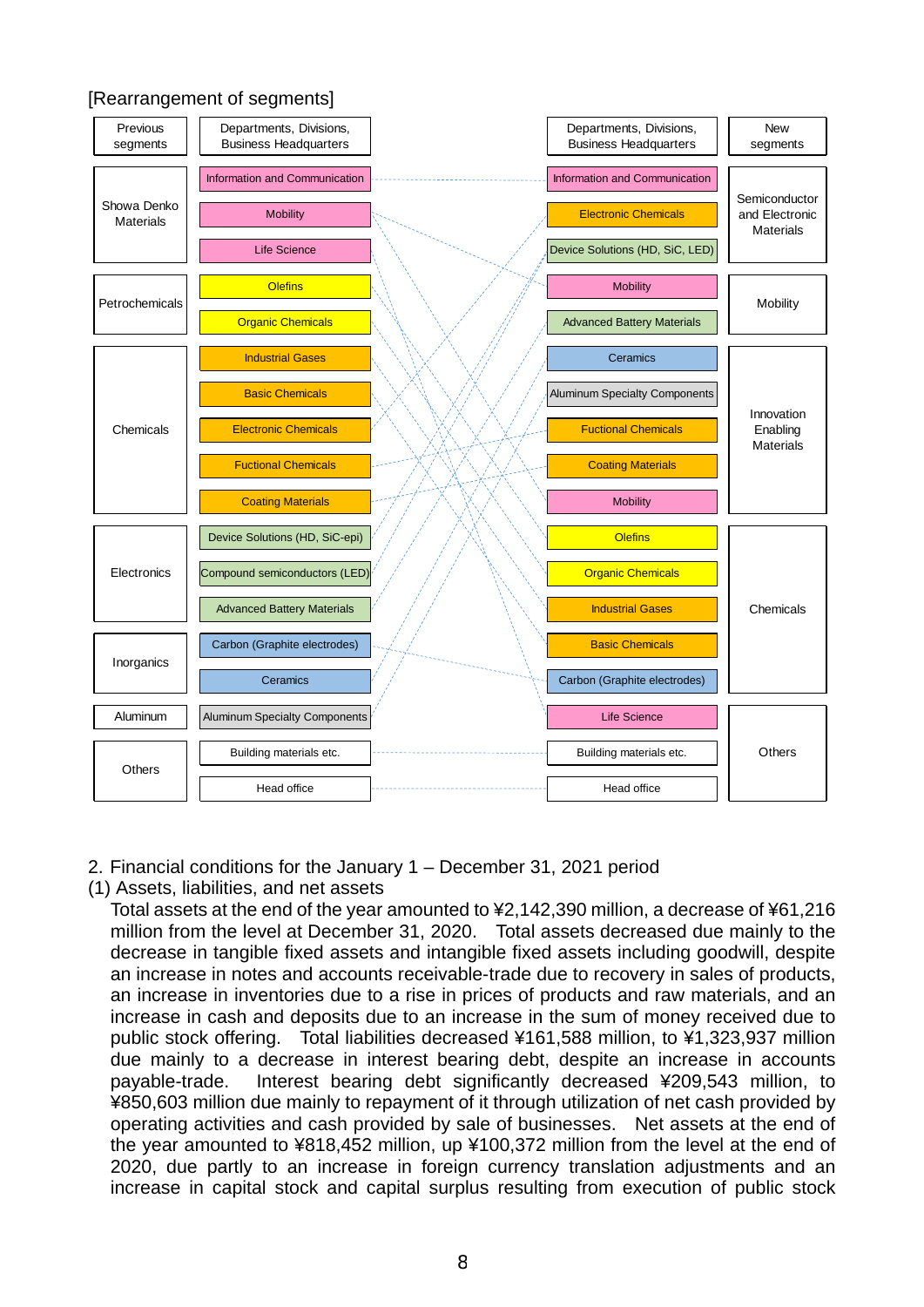offering aiming to raise funds for investment in plants and equipment to respond in advance to rapidly increasing demand for semiconductor materials.

(2) Cash flows in 2021

Net cash provided by operating activities increased ¥5,997 million from the previous year, to the proceeds of ¥115,283 million, due partly to an increase in profit before income taxes. Net cash used in investing activities decreased ¥958,653 million, to the proceeds of ¥28,606 million, due partly to the proceeds of ¥83,915 million resulting from the transfer of businesses, despite the effect of expenditure of ¥892,030 million in the previous year resulting from acquisition of shares in a subsidiary accompanying an expansion of the bounds of consolidation. As a result, free cash flow ended in the proceeds of ¥143,889 million, a decrease in expenditures of ¥964,650 million. Net cash provided by financial activities decreased ¥1,018,262 million, to an expenditure of ¥121,741 million, due partly to the effect of an expenditure of ¥307,247 million resulting from repayment of long-term debt and proceeds of ¥702,163 million resulting from the borrowing of long-term debt in the previous year, although there were proceeds of ¥82,405 million resulting from issuance of new stocks and ¥99,539 million resulting from issuance of a corporate bond. As a result, cash and cash equivalents at December 31, 2021 increased ¥37,011 million from the end of the previous year, to ¥234,938 million, including the effect of exchange rate fluctuations.

(3) Cash flow projections for 2022

Cash flows from operating activities will increase. As for net cash used in investing activities, payment will increase from that in 2021. Thus, free cash flow in 2022 is expected to decrease to the proceeds of ¥5,000 million from the proceeds of ¥143,889 million in 2021. Interest bearing debt at the end of 2022 will be ¥800,000 million, down around ¥50,000 million from that at the end of 2021.

|                                      | 2018  | 2019  | 2020  | 2021  |
|--------------------------------------|-------|-------|-------|-------|
| Equity ratio                         | 41.5% | 46.4% | 18.4% | 24.0% |
| Equity ratio on a market value basis | 44.3% | 39.3% | 14.5% | 20.4% |
| Debt maturity (years)                | 1.9   | 3.8   | 9.2   | 7.2   |
| Interest coverage ratio              | 35.1  | 33.8  | 20.3  | 11.5  |

## (4) Trends in cash flow indexes

#### [Notes]

Equity ratio: Equity / Total assets

Equity ratio on a market value basis: Total market value of listed shares / Total assets Debt maturity (years): Interest-bearing debt / Cash flows from operating activities

Interest coverage ratio: Cash flows from operating activities / Interest payment

- ・ Each index is calculated by relevant formulas with financial figures quoted from the consolidated financial statements.
- ・ Equity is calculated by deducting non-controlling interests from total net assets.
- ・ Total market value of listed shares is calculated by multiplying the closing share price at the year-end by the number of shares issued, after deducting treasury stock.
- ・ As to the cash flows, the amount of "cash flows from operating activities" in the consolidated cash flow statement is used.
- ・ "Interest-bearing debt" refers to loans payable, commercial paper, and bonds as listed among liabilities on the consolidated balance sheet.
- ・ As to the interest payment, the amount of "interest expense" in the consolidated cash flow statement is used.

## 3. Management policy

(1) Medium- to long-term business strategy

In January 2022, Showa Denko K.K. and Showa Denko Materials Co., Ltd. integrated the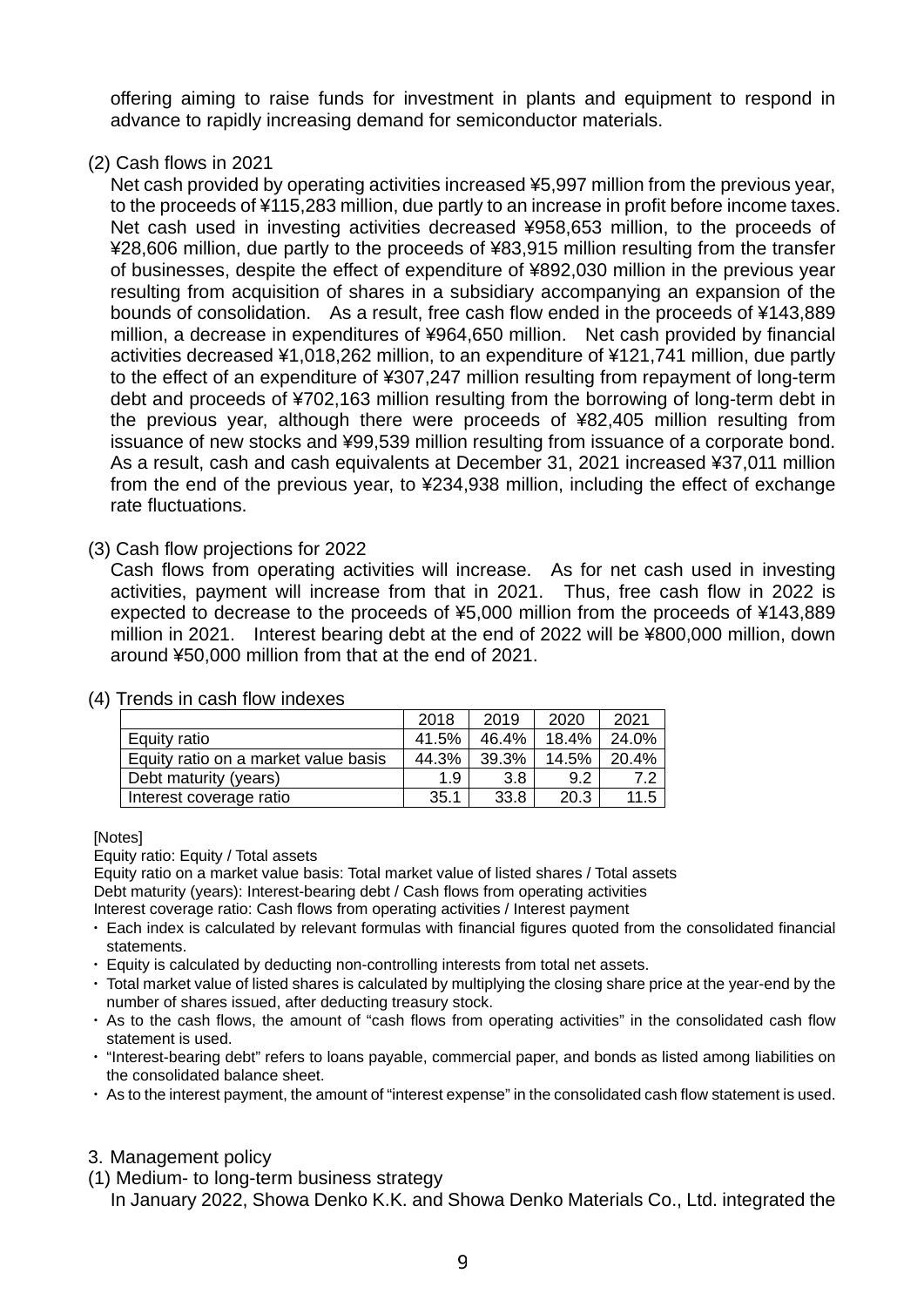two companies' management system, and realized substantial integration of the two companies through establishment of management system in which common Corporate Officers manage both companies. At the same time of the start of this new management system, the two companies revised their Corporate Philosophy, and "Long-term Vision for the Newly Integrated Company" which had been announced in December 2020.

## **"Corporate Philosophy"**

The power of chemistry makes it possible for mankind and the earth to live in harmony.

We believe realization of the Purpose of the newly-integrated company, which is "Change society through the power of chemistry," is an obligation of the newly-integrated chemical manufacturer. By embedding the idea of sustainability into the base of the Purpose of the newly-integrated company, we will deal with chemistry in earnest.

In addition to this Purpose, we established four Values which we believe the Group's employees should consider important. The four Values are "Passionate & Results-Driven," "Agile & Flexible," "Open Minds Open Connections," and "Solid Vision & Solid Integrity." We defined the combination of the Purpose and the four Values as the newly-integrated company's Corporate Philosophy.

We will make this Corporate Philosophy permeate into the entire Showa Denko Group globally. The new Showa Denko Group will promote its businesses as a body, strengthen human-resource-training programs, enhance transparency of personnel evaluation system, and promulgate the merit system.

#### **"Ideal state of the newly-integrated company"**

We will aim to be a **"global top-level functional chemical manufacturer."** 

As ideal states of the newly-integrated company, we will aim to be a **"company that can compete on the world stage"** which has competitive advantages in quality and measurable performance, a **"company that contributes to sustainable global society"** through innovation and power to develop new businesses, and a **"company that develops talents that represents Japan's manufacturing industry"** which draws attention of various stakeholders, and we will achieve these aims.

#### **"Co-Creative Chemical Company"**

We aim to be a chemical manufacturer that takes the initiative in solution of social issues through provision of leading-edge functional materials ranging from midstream- to downstream-products to society. To achieve this target, we believe we should make our business activities go beyond the boundary of an ordinary chemical manufacturer and that of the conventional chemical industry.

We will have global top-level capability as a chemical manufacturer, act and make decisions quickly and flexibly, thereby co-creating better society together with communities and stakeholders of the chemical industry with whom we share ideals. This is the state of **"Co-Creative Chemical Company"** into which we aim to transform ourselves.

#### (2) Target management indexes

This time, we introduce return on invested capital (ROIC) as a new numerical target instead of return on equity (ROE), aiming to enhance discipline in investment. We will aim to be in the top 25% of the ranking of total shareholders' return (TSR) in the chemical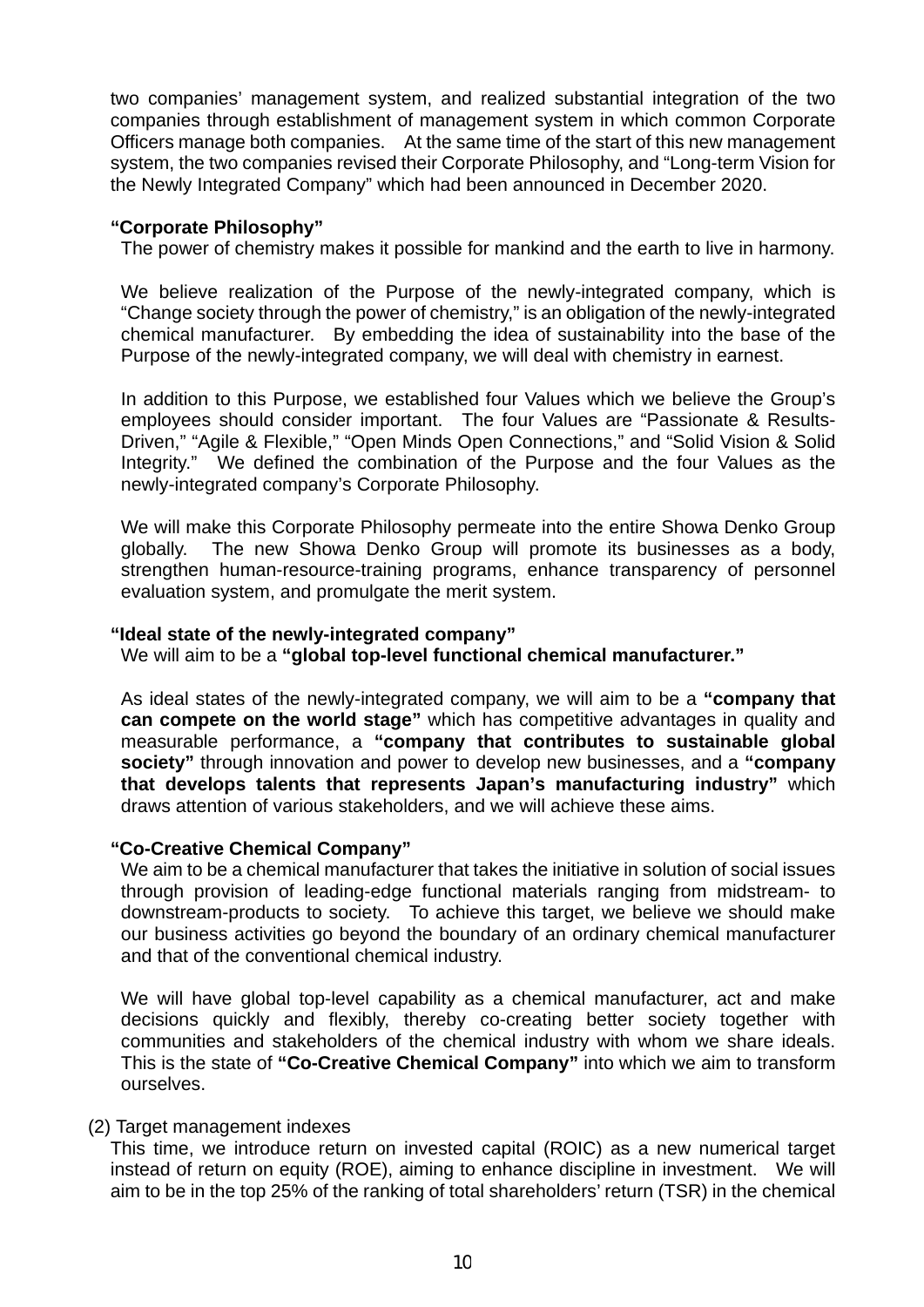industry in medium- to long term.

|                         | 2021 actual | Forecast for | Image for 2025              | Image for 2030 |
|-------------------------|-------------|--------------|-----------------------------|----------------|
|                         | results     | 2022         |                             |                |
| Net sales* (¥ trillion) | 1.42        | 1.35         | 1.6                         | $1.8 - 1.9$    |
| EBITDA margin (%)       | 14.3%       | 14.4%        | 20%                         |                |
| <b>ROIC (%)</b>         | 4.3%        | 4.8%         | 10% in medium- to long-term |                |
| Net Debt/Equity Ratio   | 1.15        | 1.19         | Aim to achieve              |                |
| (times)                 |             |              | 1.0                         |                |

\*These values are rough estimates that do not include net sales expected to be recorded by companies as targets of M&A in the future.

## 4. Our view on selection of accounting standard

The Showa Denko Group intends to execute its consolidated financial statements in accordance with Japanese standards for the moment, after careful consideration to comparability among consolidated financial statements of different terms or different companies. As for application of International Financial Reporting Standards (IFRS), we will continue carefully observing circumstances in and outside Japan and deal with the standards appropriately.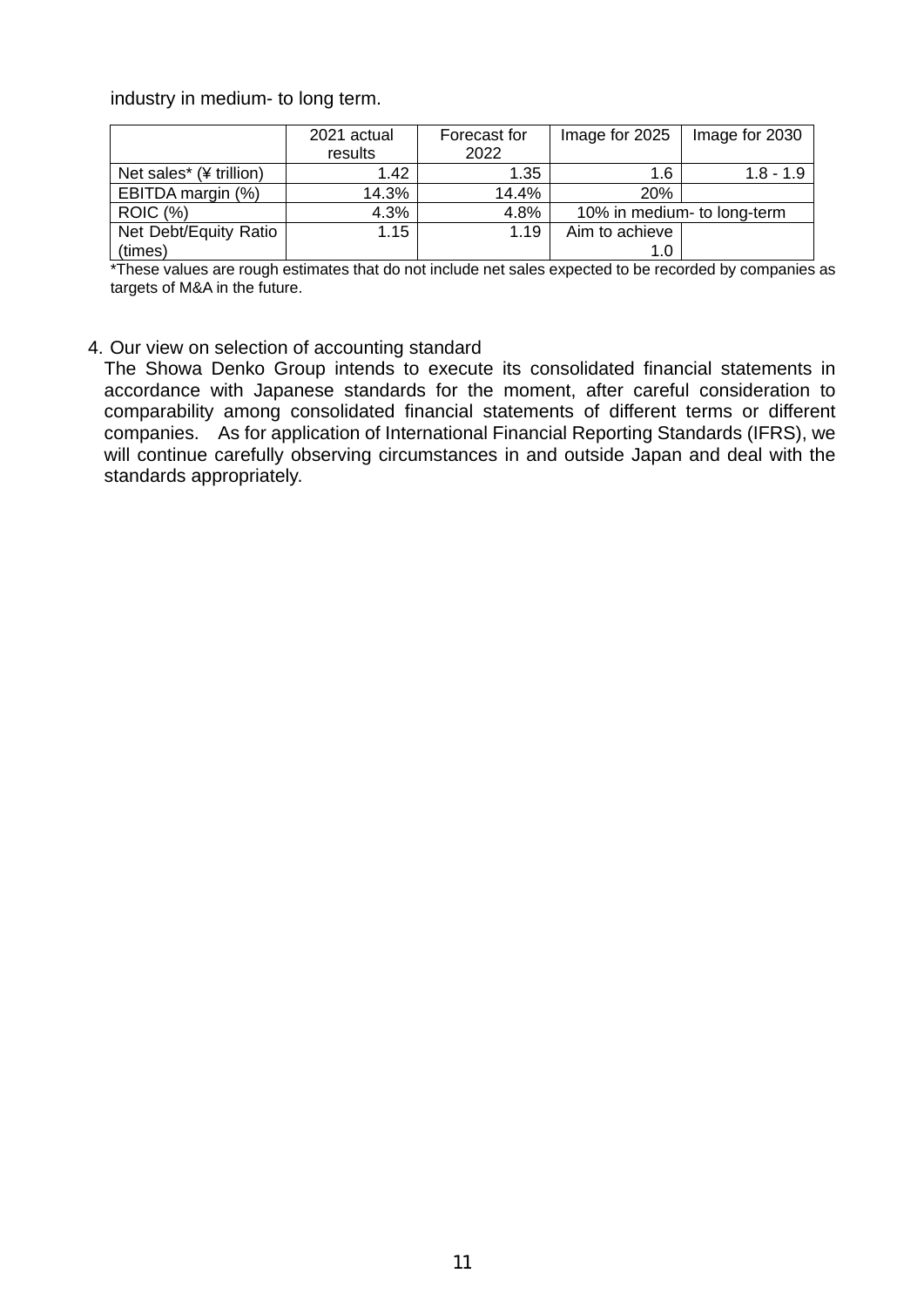# Consolidated Balance Sheets

|                                                                         |                       | (¥ in millions, US\$ in thousands) |                           |
|-------------------------------------------------------------------------|-----------------------|------------------------------------|---------------------------|
|                                                                         | Dec. 31,              | Dec. 31,                           | Dec. 31,                  |
|                                                                         | 2020                  | 2021                               | 2021                      |
| Assets                                                                  | ¥                     | ¥                                  | ls                        |
| Current assets<br>Cash and deposits                                     | 198, 982              | 236, 237                           | 2, 053, 875               |
| Notes and accounts receivable-trade                                     | 271,628               | 278, 641                           | 2, 422, 540               |
| Merchandise and finished goods                                          | 93, 947               | 96,805                             | 841, 639                  |
| Work in process                                                         | 28, 383               | 27, 993                            | 243, 375                  |
| Raw materials and supplies                                              | 67,877                | 79,080                             | 687, 534                  |
| 0ther                                                                   | 62, 917               | 81, 201                            | 705, 970                  |
| Allowance for doubtful accounts                                         | (1, 092)              | (1, 426)                           | (12, 398)                 |
| Total current assets                                                    | 722, 644              | 798, 531                           | 6, 942, 536               |
| Noncurrent assets                                                       |                       |                                    |                           |
| Property, plant and equipment                                           |                       |                                    |                           |
| Buildings and structures, net<br>Machinery, equipment and vehicles, net | 142, 300<br>222,036   | 136, 541<br>199, 209               | 1, 187, 109<br>1,731,948  |
| Tools, furniture and fixtures, net                                      | 29,601                | 23, 276                            | 202, 362                  |
| Land                                                                    | 264,589               | 242, 556                           | 2, 108, 816               |
| Leased assets                                                           | 29,613                | 19, 157                            | 166, 558                  |
| Construction in progress                                                | 38,980                | 38,782                             | 337, 173                  |
| Total property, plant and equipment                                     | 727, 119              | 659, 521                           | 5, 733, 965               |
| Intangible assets                                                       |                       |                                    |                           |
| Goodwill                                                                | 359, 200              | 311, 766                           | 2, 710, 539               |
| Customer related assets                                                 | 152, 564              | 141, 141                           | 1, 227, 100               |
| Other                                                                   | 86,679                | 69,582                             | 604, 951                  |
| Total intangible assets                                                 | 598, 443              | 522, 489                           | 4, 542, 590               |
| Investments and other assets                                            |                       |                                    |                           |
| Investment securities                                                   | 106, 408              | 103, 798                           | 902, 434                  |
| Net defined benefit asset<br>Deferred tax assets                        | 21, 184               | 33,088                             | 287,668                   |
| 0ther                                                                   | 15,883<br>19,671      | 15, 207<br>10, 223                 | 132, 208<br>88, 884       |
| Allowance for doubtful accounts                                         | (7, 747)              | (466)                              | (4, 051)                  |
| Total investments and other assets                                      | 155, 399              | 161, 850                           | 1, 407, 144               |
| Total noncurrent assets                                                 | 1, 480, 962           | 1, 343, 859                        | 11, 683, 699              |
| Total assets                                                            | 2, 203, 606           | 2, 142, 390                        | 18, 626, 235              |
| Liabilities                                                             |                       |                                    |                           |
| Current liabilities                                                     |                       |                                    |                           |
| Notes and accounts payable-trade                                        | 164, 356              | 207, 745                           | 1,806,167                 |
| Short-term loans payable                                                | 62, 645               | 59, 451                            | 516, 875                  |
| Current portion of long-term loans payable                              | 31, 387               | 52,858                             | 459, 551                  |
| Commercial papers                                                       | 10,000                | 15,000                             | 130, 412                  |
| Current portion of bonds                                                | 25,000                | 19, 999                            | 173, 874                  |
| Provision for repairs<br>Provision for bonuses                          | 28<br>8,815           | 4,848<br>8,815                     | 42, 152<br>76, 642        |
| Provision for bonuses for directors                                     |                       | 71                                 | 617                       |
| Provision for stock payment                                             | 13                    | 39                                 | 336                       |
| Provision for business structure improvement                            | 1,748                 |                                    |                           |
| 0ther                                                                   | 108,078               | 119, 824                           | 1, 041, 769               |
| Total current liabilities                                               | 412, 071              | 488, 650                           | 4, 248, 394               |
| Noncurrent liabilities                                                  |                       |                                    |                           |
| Bonds payable                                                           | 66, 929               | 146, 945                           | 1, 277, 560               |
| Long-term loans payable                                                 | 839, 436              | 536, 503                           | 4, 664, 431               |
| Deferred tax liabilities                                                | 63, 372               | 60, 144                            | 522, 900                  |
| Deferred tax liabilities for land revaluation<br>Provision for repairs  | 30, 241<br>3, 168     | 30, 128                            | 261, 934<br>835           |
| Provision for stock payment                                             | 204                   | 96<br>196                          | 1,708                     |
| Provision for business structure improvement                            | 654                   | 812                                | 7,058                     |
| Net defined benefit liability                                           | 24,750                | 17,523                             | 152, 345                  |
| 0ther                                                                   | 44,701                | 42, 941                            | 373, 333                  |
| Total noncurrent liabilities                                            | 1, 073, 455           | 835, 287                           | 7, 262, 102               |
| Total liabilities                                                       | 1, 485, 526           | 1, 323, 937                        | 11, 510, 497              |
| Net assets                                                              |                       |                                    |                           |
| Shareholders' equity                                                    |                       |                                    |                           |
| Capital stock                                                           | 140, 564              | 182, 146                           | 1,583,604                 |
| Capital surplus                                                         | 78, 190               | 119, 772                           | 1, 041, 317               |
| Retained earnings<br>Treasury stock                                     | 165, 572<br>(11, 657) | 143, 335<br>(11, 655)              | 1, 246, 172<br>(101, 331) |
| Total shareholders' equity                                              | 372, 669              | 433, 598                           | 3, 769, 761               |
| Accumulated other comprehensive income                                  |                       |                                    |                           |
| Valuation difference on available-for-sale securities                   | 3,728                 | 2,838                              | 24, 678                   |
| Deferred gains or losses on hedges                                      | 908                   | 1, 167                             | 10, 146                   |
| Revaluation reserve for land                                            | 29, 034               | 28, 928                            | 251, 504                  |
| Foreign currency translation adjustment                                 | (506)                 | 38, 421                            | 334, 040                  |
| Remeasurements of defined benefit plans                                 | 128                   | 9,036                              | 78, 564                   |
| Total accumulated other comprehensive income                            | 33, 292               | 80, 391                            | 698, 932                  |
| Non-controlling interests                                               | 312, 119              | 304, 463                           | 2, 647, 045               |
| Total net assets                                                        | 718,080               | 818, 452                           | 7, 115, 738               |
| Total liabilities and net assets                                        | 2, 203, 606           | 2, 142, 390                        | 18, 626, 235              |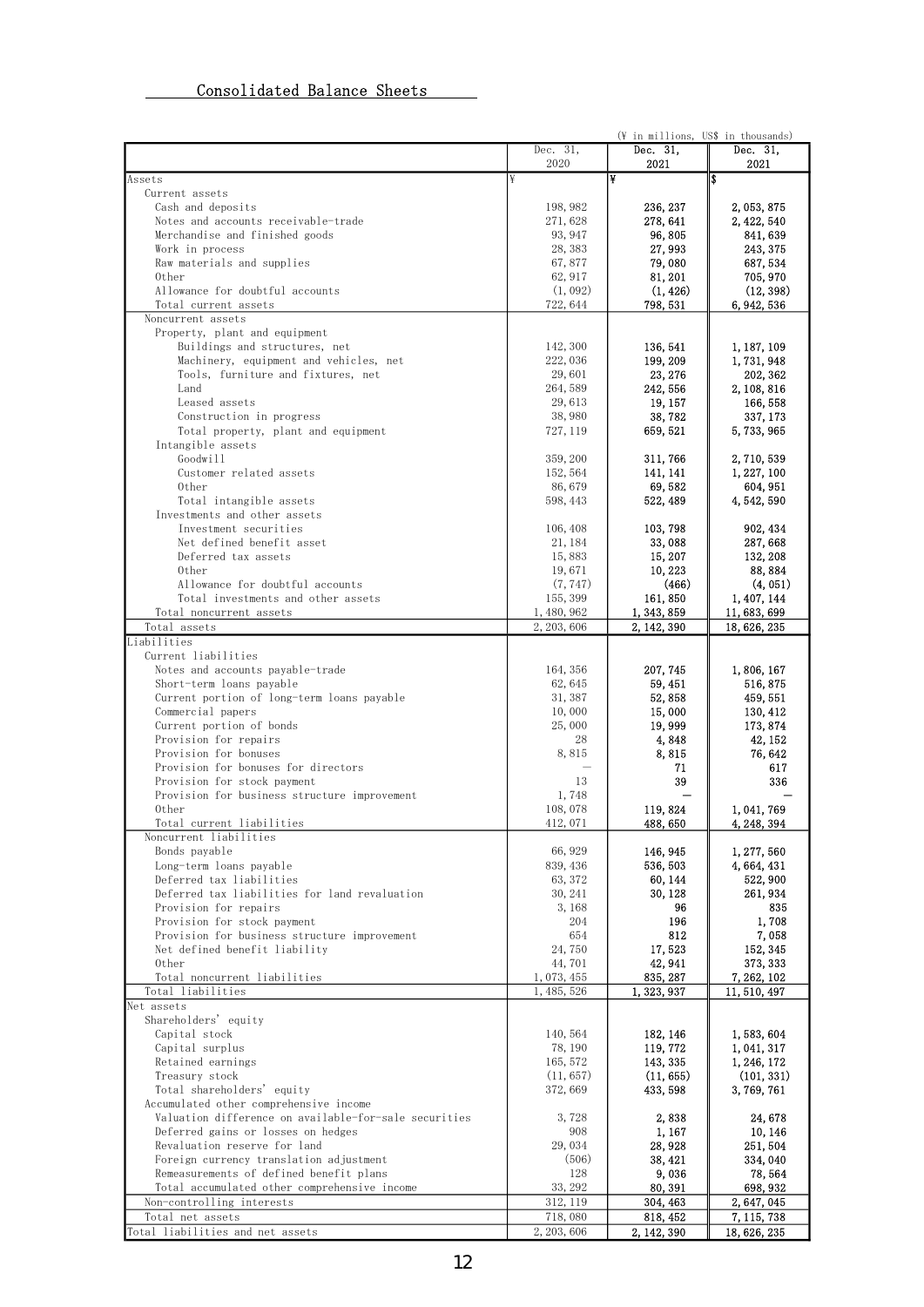| Consolidated Statements of Income |  |  |
|-----------------------------------|--|--|
|                                   |  |  |

|                                                      |           | (¥ in millions, US\$ in thousands)               |              |
|------------------------------------------------------|-----------|--------------------------------------------------|--------------|
|                                                      |           | Results for the year ended Dec. 31 2020 and 2021 |              |
|                                                      | 2020      | 2021                                             | 2021         |
|                                                      | ¥         | l¥.                                              | \$           |
| Net sales                                            | 973, 700  | 1, 419, 635                                      | 12, 342, 508 |
| Cost of sales                                        | 814, 378  | 1,081,642                                        | 9, 403, 943  |
| Gross profit                                         | 159, 322  | 337, 994                                         | 2, 938, 565  |
| Selling, general and administrative expenses         | 178, 771  | 250, 796                                         | 2, 180, 453  |
| Operating income (loss)                              | (19, 449) | 87, 198                                          | 758, 112     |
| Non-operating income                                 |           |                                                  |              |
| Interest income                                      | 882       | 741                                              | 6, 441       |
| Dividends income                                     | 1,523     | 1,527                                            | 13, 272      |
| Equity in earnings of affiliates                     | 1,245     | 5, 251                                           | 45,657       |
| Foreign exchange gains                               |           | 4,281                                            | 37, 221      |
| Miscellaneous income                                 | 4,992     | 6,840                                            | 59, 464      |
| Total non-operating income                           | 8,642     | 18,640                                           | 162, 055     |
| Non-operating expenses                               |           |                                                  |              |
| Interest expenses                                    | 6,986     | 10,006                                           | 86, 993      |
| Financing expenses                                   | 16,075    |                                                  |              |
| Miscellaneous expenses                               | 10, 103   | 8,971                                            | 77,992       |
| Total non-operating expenses                         | 33, 164   | 18,977                                           | 164, 985     |
| Ordinary income (loss)                               | (43, 971) | 86,861                                           | 755, 182     |
| Extraordinary income                                 |           |                                                  |              |
| Gain on sales of investment securities               | 4,959     | 5,967                                            | 51,881       |
| Gain on sale of businesses                           |           | 15, 123                                          | 131, 478     |
| Other                                                | 3, 471    | 1,943                                            | 16,894       |
| Total extraordinary income                           | 8,430     | 23,033                                           | 200, 253     |
| Extraordinary loss                                   |           |                                                  |              |
| Loss on sales and retirement of noncurrent assets    | 2,956     | 4,988                                            | 43, 369      |
| Impairment loss                                      | 16,602    | 11,564                                           | 100, 542     |
| Environmental expenses                               |           | 8,958                                            | 77,882       |
| Loss on sale of businesses                           |           | 12,078                                           | 105,008      |
| Business structuring expenses                        | 5,908     | 32,767                                           | 284, 878     |
| 0ther                                                | 7,253     | 16,613                                           | 144, 432     |
| Total extraordinary losses                           | 32,720    | 86, 968                                          | 756, 110     |
| Profit (loss) before income taxes                    | (68, 260) | 22, 926                                          | 199, 325     |
| Income taxes                                         | (3, 160)  | 20, 270                                          | 176, 227     |
| Net income (loss)                                    | (65, 101) | 2,657                                            | 23,098       |
| Net income attributable to non-controlling interests | 11, 203   | 14,751                                           | 128, 244     |
| Net loss attributable to owners of the parent        | (76, 304) | (12, 094)                                        | (105, 146)   |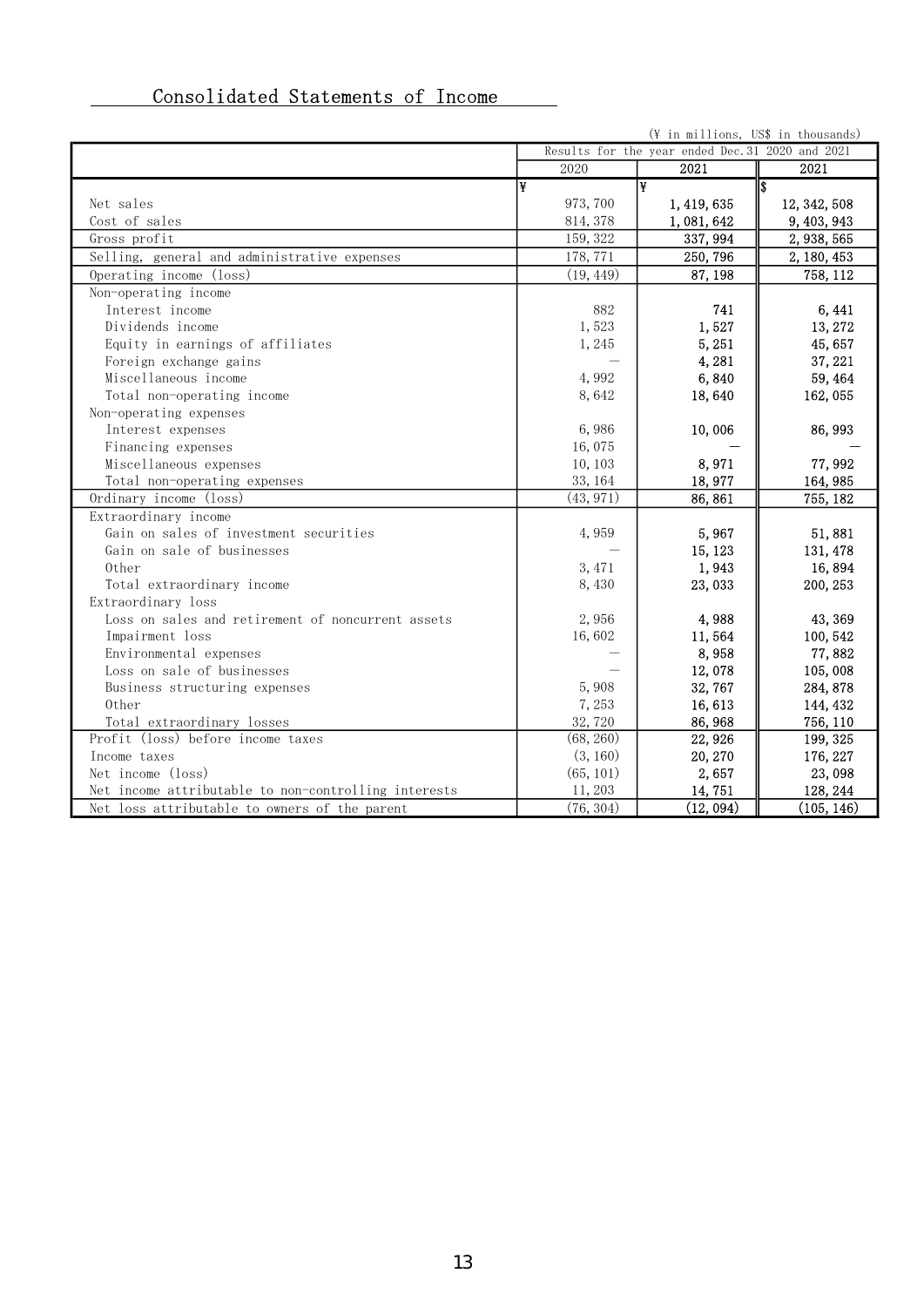# Consolidated Statements of Comprehensive Income

|                                                                |           | $(\frac{4}{3})$ in millions, US\$ in thousands)  |          |  |  |
|----------------------------------------------------------------|-----------|--------------------------------------------------|----------|--|--|
|                                                                |           | Results for the year ended Dec. 31 2020 and 2021 |          |  |  |
|                                                                | 2020      | 2021                                             | 2021     |  |  |
|                                                                |           |                                                  |          |  |  |
| Net income (loss)                                              | (65, 101) | 2,657                                            | 23,098   |  |  |
| Other comprehensive income:                                    |           |                                                  |          |  |  |
| Valuation difference on available-for-sale securities          | (6, 101)  | (949)                                            | (8, 250) |  |  |
| Deferred gains or losses on hedges                             | 474       | 259                                              | 2, 251   |  |  |
| Foreign currency translation adjustments                       | (4, 770)  | 39,074                                           | 339, 713 |  |  |
| Remeasurements of defined benefit plans, net of tax            | 5, 257    | 8.927                                            | 77,610   |  |  |
| Share of other comprehensive income of entities                | 54        | 958                                              | 8,328    |  |  |
| accounted for using equity method                              |           |                                                  |          |  |  |
| Total other comprehensive income                               | (5,087)   | 48, 268                                          | 419, 651 |  |  |
| Comprehensive income                                           | (70, 188) | 50, 925                                          | 442, 749 |  |  |
| (Comprehensive income attributable to)                         |           |                                                  |          |  |  |
| Comprehensive income attributable to owners of the parent      | (81, 294) | 35, 111                                          | 305, 260 |  |  |
| Comprehensive income attributable to non-controlling interests | 11, 107   | 15, 814                                          | 137, 489 |  |  |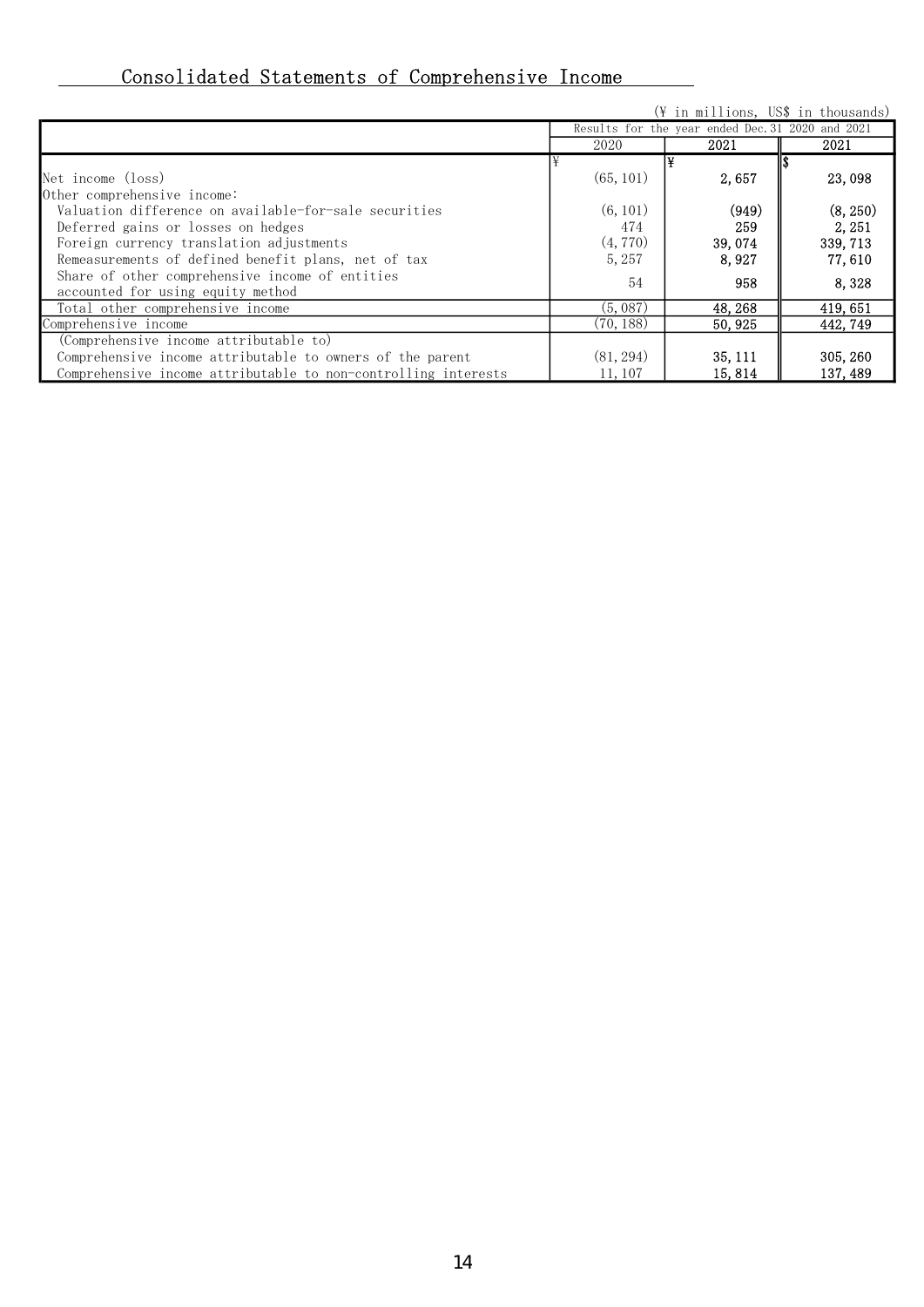#### Consolidated Statements of Changes in Net Assets

| For the year ended December 31, 2020                                                                   |                  |                    |                      |                   |                                  |                                                                       |                                             |                                       |                                                  |                                               |                                                         |                                        | (¥ in millions)     |
|--------------------------------------------------------------------------------------------------------|------------------|--------------------|----------------------|-------------------|----------------------------------|-----------------------------------------------------------------------|---------------------------------------------|---------------------------------------|--------------------------------------------------|-----------------------------------------------|---------------------------------------------------------|----------------------------------------|---------------------|
|                                                                                                        |                  |                    | Shareholders' equity |                   |                                  |                                                                       |                                             | Valuation and translation adjustments |                                                  |                                               |                                                         |                                        |                     |
|                                                                                                        | Capital<br>stock | Capital<br>surplus | Retained<br>earnings | Treasury<br>stock | Total<br>shareholders'<br>equity | Valuation<br>difference<br>on<br>available-<br>for-sale<br>securities | Deferred<br>gains or<br>losses on<br>hedges | Revaluation<br>reserve for<br>land    | Foreign<br>currency<br>translation<br>adjustment | Remeasurements<br>of defined<br>benefit plans | Total<br>valuation<br>and<br>translation<br>adjustments | $Non-$<br>controllin<br>g<br>interests | Total net<br>assets |
| Balance at December 31, 2019                                                                           | 140, 564         | 78.912             | 249, 246             | (11, 664)         | 457, 057                         | 9,789                                                                 | 433                                         | 33,060                                | 4,140                                            | (5, 114)                                      | 42,309                                                  | 20,067                                 | 519, 433            |
| Changes of items during the period                                                                     |                  |                    |                      |                   |                                  |                                                                       |                                             |                                       |                                                  |                                               |                                                         |                                        |                     |
| Issuance of new shares                                                                                 |                  |                    |                      |                   |                                  |                                                                       |                                             |                                       |                                                  |                                               |                                                         |                                        |                     |
| Dividends from surplus                                                                                 |                  |                    | (11, 693)            |                   | (11, 693)                        |                                                                       |                                             |                                       |                                                  |                                               |                                                         |                                        | (11, 693)           |
| Net loss attributable to owners of the<br>parent                                                       |                  |                    | (76, 304)            |                   | (76, 304)                        |                                                                       |                                             |                                       |                                                  |                                               |                                                         |                                        | (76, 304)           |
| Purchase of treasury stock                                                                             |                  |                    |                      | (3)               | (3)                              |                                                                       |                                             |                                       |                                                  |                                               |                                                         |                                        | (3)                 |
| Disposal of treasury stock                                                                             |                  | (0)                |                      | 11                | 11                               |                                                                       |                                             |                                       |                                                  |                                               |                                                         |                                        | 11                  |
| Increase by increase of consolidated<br>subsidiaries                                                   |                  |                    |                      |                   |                                  |                                                                       |                                             |                                       |                                                  |                                               |                                                         |                                        |                     |
| Decrease by decrease of consolidated<br>subsidiaries                                                   |                  |                    |                      |                   |                                  |                                                                       |                                             |                                       |                                                  |                                               |                                                         |                                        |                     |
| Change in treasury shares of parent<br>arising from transactions with non-<br>controlling shareholders |                  | (1, 392)           |                      |                   | (1, 392)                         |                                                                       |                                             |                                       |                                                  |                                               |                                                         |                                        | (1, 392)            |
| Changes in liabilities for written put<br>options over non-controlling interests                       |                  | 660                |                      |                   | 660                              |                                                                       |                                             |                                       |                                                  |                                               |                                                         |                                        | 660                 |
| Change due to merger                                                                                   |                  | 10 <sup>°</sup>    |                      |                   | 10                               |                                                                       |                                             |                                       |                                                  |                                               |                                                         |                                        | $10\,$              |
| Reversal of revaluation reserve for<br>1 <sub>and</sub>                                                |                  |                    | 4,323                |                   | 4,323                            |                                                                       |                                             |                                       |                                                  |                                               |                                                         |                                        | 4,323               |
| Net changes of items other than<br>shareholders' equity                                                |                  |                    |                      |                   |                                  | (6, 061)                                                              | 475                                         | (4, 026)                              | (4, 646)                                         | 5, 241                                        | (9, 017)                                                | 292, 052                               | 283, 036            |
| Total changes of items during the period                                                               |                  | (722)              | (83, 674)            | 8                 | (84, 389)                        | (6, 061)                                                              | 475                                         | (4, 026)                              | (4, 646)                                         | 5, 241                                        | (9, 017)                                                | 292, 052                               | 198, 647            |
| Balance at December 31, 2020                                                                           | 140, 564         | 78, 190            | 165, 572             | (11, 657)         | 372, 669                         | 3,728                                                                 | 908                                         | 29,034                                | (506)                                            | 128                                           | 33, 292                                                 | 312, 119                               | 718,080             |

| For the year ended December 31, 2021                                                                   |                  |                    |                      |                   |                                  |                                                                       |                                             |                                              |                                                  |                                                      |                                                         |                                        | (¥ in millions)     |
|--------------------------------------------------------------------------------------------------------|------------------|--------------------|----------------------|-------------------|----------------------------------|-----------------------------------------------------------------------|---------------------------------------------|----------------------------------------------|--------------------------------------------------|------------------------------------------------------|---------------------------------------------------------|----------------------------------------|---------------------|
|                                                                                                        |                  |                    | Shareholders' equity |                   |                                  |                                                                       |                                             | Total accumulated other comprehensive income |                                                  |                                                      |                                                         |                                        |                     |
|                                                                                                        | Capital<br>stock | Capital<br>surplus | Retained<br>earnings | Treasurv<br>stock | Total<br>shareholders'<br>equity | Valuation<br>difference<br>on<br>available-<br>for-sale<br>securities | Deferred<br>gains or<br>losses on<br>hedges | Revaluation<br>reserve for<br>land           | Foreign<br>currency<br>translation<br>adjustment | <b>Remeasurements</b><br>of defined<br>benefit plans | Total<br>valuation<br>and<br>translation<br>adjustments | $Non-$<br>controllin<br>g<br>interests | Total net<br>assets |
| Balance at December 31, 2020                                                                           | 140, 564         | 78, 190            | 165, 572             | (11, 657)         | 372,669                          | 3,728                                                                 | 908                                         | 29,034                                       | (506)                                            | 128                                                  | 33, 292                                                 | 312, 119                               | 718,080             |
| Changes of items during the period                                                                     |                  |                    |                      |                   |                                  |                                                                       |                                             |                                              |                                                  |                                                      |                                                         |                                        |                     |
| Issuance of new shares                                                                                 | 41,583           | 41,583             |                      |                   | 83, 165                          |                                                                       |                                             |                                              |                                                  |                                                      |                                                         |                                        | 83, 165             |
| Dividends from surplus                                                                                 |                  |                    | (9, 500)             |                   | (9, 500)                         |                                                                       |                                             |                                              |                                                  |                                                      |                                                         |                                        | (9, 500)            |
| Net loss attributable to owners of the<br>parent                                                       |                  |                    | (12, 094)            |                   | (12, 094)                        |                                                                       |                                             |                                              |                                                  |                                                      |                                                         |                                        | (12, 094)           |
| Purchase of treasury stock                                                                             |                  |                    |                      | (6)               | (6)                              |                                                                       |                                             |                                              |                                                  |                                                      |                                                         |                                        | (6)                 |
| Disposal of treasury stock                                                                             |                  | $\Omega$           |                      |                   |                                  |                                                                       |                                             |                                              |                                                  |                                                      |                                                         |                                        | $\tau$              |
| Increase by increase of consolidated<br>subsidiaries                                                   |                  |                    | 45                   |                   | 45                               |                                                                       |                                             |                                              |                                                  |                                                      |                                                         |                                        | 45                  |
| Decrease by decrease of consolidated<br>subsidiaries                                                   |                  |                    | (690)                |                   | (690)                            |                                                                       |                                             |                                              |                                                  |                                                      |                                                         |                                        | (690)               |
| Change in treasury shares of parent<br>arising from transactions with non-<br>controlling shareholders |                  |                    |                      |                   |                                  |                                                                       |                                             |                                              |                                                  |                                                      |                                                         |                                        |                     |
| Changes in liabilities for written put<br>options over non-controlling interests                       |                  |                    |                      |                   |                                  |                                                                       |                                             |                                              |                                                  |                                                      |                                                         |                                        |                     |
| Change due to merger                                                                                   |                  |                    |                      |                   |                                  |                                                                       |                                             |                                              |                                                  |                                                      |                                                         |                                        |                     |
| Reversal of revaluation reserve for<br>1and                                                            |                  |                    |                      |                   |                                  |                                                                       |                                             |                                              |                                                  |                                                      |                                                         |                                        |                     |
| Net changes of items other than<br>shareholders' equity                                                |                  |                    |                      |                   |                                  | (890)                                                                 | 259                                         | (106)                                        | 38,928                                           | 8,909                                                | 47,099                                                  | (7, 656)                               | 39, 443             |
| Total changes of items during the period                                                               | 41,583           | 41,583             | (22, 238)            | $\overline{2}$    | 60, 929                          | (890)                                                                 | 259                                         | (106)                                        | 38, 928                                          | 8,909                                                | 47,099                                                  | (7, 656)                               | 100, 372            |
| Balance at December 31, 2021                                                                           | 182, 146         | 119, 772           | 143, 335             | (11, 655)         | 433, 598                         | 2,838                                                                 | 1,167                                       | 28,928                                       | 38, 421                                          | 9,036                                                | 80, 391                                                 | 304, 463                               | 818, 452            |

| For the year ended December 31, 2021                                                                   |                  |                    |                      |                   |                                  |                                                                       |                                             |                                              |                                                  |                                               |                                                         |                                                   | (US\$ in thousands) |
|--------------------------------------------------------------------------------------------------------|------------------|--------------------|----------------------|-------------------|----------------------------------|-----------------------------------------------------------------------|---------------------------------------------|----------------------------------------------|--------------------------------------------------|-----------------------------------------------|---------------------------------------------------------|---------------------------------------------------|---------------------|
|                                                                                                        |                  |                    | Shareholders' equity |                   |                                  |                                                                       |                                             | Total accumulated other comprehensive income |                                                  |                                               |                                                         |                                                   |                     |
|                                                                                                        | Capital<br>stock | Capital<br>surplus | Retained<br>earnings | Treasurv<br>stock | Total<br>shareholders'<br>equity | Valuation<br>difference<br>on<br>available-<br>for-sale<br>securities | Deferred<br>gains or<br>losses on<br>hedges | Revaluation<br>reserve for<br>land           | Foreign<br>currency<br>translation<br>adjustment | Remeasurements<br>of defined<br>benefit plans | Total<br>valuation<br>and<br>translation<br>adjustments | $Non-$<br>controllin<br>$\mathbf{g}$<br>interests | Total net<br>assets |
| Balance at December 31, 2020                                                                           | 1, 222, 079      | 679, 791           | 1, 439, 509          | (101, 345)        | 3, 240, 034                      | 32, 416                                                               | 7,895                                       | 252, 427                                     | (4, 402)                                         | 1, 112                                        | 289, 448                                                | 2, 713, 608                                       | 6, 243, 090         |
| Changes of items during the period                                                                     |                  |                    |                      |                   |                                  |                                                                       |                                             |                                              |                                                  |                                               |                                                         |                                                   |                     |
| Issuance of new shares                                                                                 | 361, 525         | 361, 525           |                      |                   | 723, 050                         |                                                                       |                                             |                                              |                                                  |                                               |                                                         |                                                   | 723, 050            |
| Dividends from surplus                                                                                 |                  |                    | (82, 598)            |                   | (82, 598)                        |                                                                       |                                             |                                              |                                                  |                                               |                                                         |                                                   | (82, 598)           |
| Net loss attributable to owners of the<br>parent                                                       |                  |                    | (105, 146)           |                   | (105, 146)                       |                                                                       |                                             |                                              |                                                  |                                               |                                                         |                                                   | (105, 146)          |
| Purchase of treasury stock                                                                             |                  |                    |                      | (49)              | (49)                             |                                                                       |                                             |                                              |                                                  |                                               |                                                         |                                                   | (49)                |
| Disposal of treasury stock                                                                             |                  | $\Omega$           |                      | 63                | 64                               |                                                                       |                                             |                                              |                                                  |                                               |                                                         |                                                   | 64                  |
| Increase by increase of consolidated<br>subsidiaries                                                   |                  |                    | 394                  |                   | 394                              |                                                                       |                                             |                                              |                                                  |                                               |                                                         |                                                   | 394                 |
| Decrease by decrease of consolidated<br>subsidiaries                                                   |                  |                    | (5, 998)             |                   | (5, 998)                         |                                                                       |                                             |                                              |                                                  |                                               |                                                         |                                                   | (5, 998)            |
| Change in treasury shares of parent<br>arising from transactions with non-<br>controlling shareholders |                  |                    |                      |                   |                                  |                                                                       |                                             |                                              |                                                  |                                               |                                                         |                                                   |                     |
| Changes in liabilities for written put<br>options over non-controlling interests                       |                  |                    |                      |                   |                                  |                                                                       |                                             |                                              |                                                  |                                               |                                                         |                                                   |                     |
| Change due to merger                                                                                   |                  |                    |                      |                   |                                  |                                                                       |                                             |                                              |                                                  |                                               |                                                         |                                                   |                     |
| Reversal of revaluation reserve for<br>1and                                                            |                  |                    | 10                   |                   | 10                               |                                                                       |                                             |                                              |                                                  |                                               |                                                         |                                                   | 10                  |
| Net changes of items other than<br>shareholders' equity                                                |                  |                    |                      |                   |                                  | (7, 738)                                                              | 2.251                                       | (923)                                        | 338, 442                                         | 77, 452                                       | 409, 484                                                | (66, 562)                                         | 342, 921            |
| Total changes of items during the period                                                               | 361, 525         | 361, 525           | (193, 338)           | 14                | 529, 727                         | (7, 738)                                                              | 2,251                                       | (923)                                        | 338, 442                                         | 77, 452                                       | 409, 484                                                | (66, 562)                                         | 872, 648            |
| Balance at December 31, 2021                                                                           | 1,583,604        | 1,041,317          | 1, 246, 172          | (101, 331)        | 3, 769, 761                      | 24,678                                                                | 10, 146                                     | 251, 504                                     | 334, 040                                         | 78,564                                        |                                                         | 698, 932   2, 647, 045                            | 7, 115, 738         |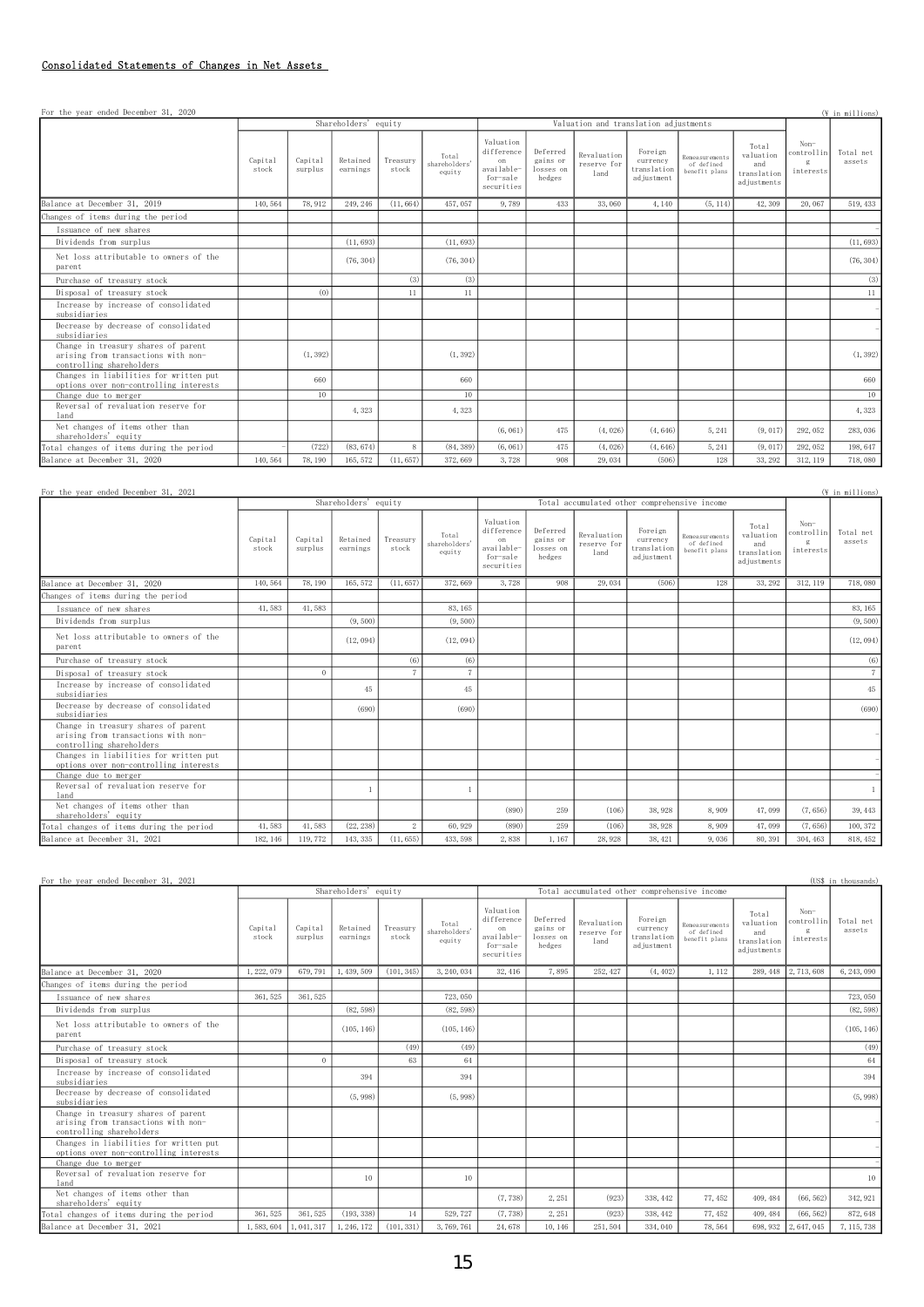# Consolidated Statements of Cash Flows

|                                                                          |            | (¥ in millions, US\$ in thousands)    |               |
|--------------------------------------------------------------------------|------------|---------------------------------------|---------------|
|                                                                          |            | Results for the year (Jan. 1-Dec. 31) |               |
|                                                                          | 2020       | 2021                                  | 2021          |
|                                                                          | ¥          | ¥                                     |               |
| Net cash provided by (used in) operating activities                      |            |                                       |               |
| Income (loss) before income taxes and minority interests                 | (68, 260)  | 22, 926                               | 199, 325      |
| Depreciation and amortization                                            | 68, 643    | 97, 726                               | 849, 646      |
| Impairment loss                                                          | 16,602     | 11, 564                               | 100, 542      |
| Amortization of negative goodwill                                        | 9,322      | 17,720                                | 154, 058      |
| Increase (decrease) in net defined benefit liability                     | 2,431      | 4,038                                 | 35, 107       |
|                                                                          |            | (2, 267)                              |               |
| Interest and dividends income                                            | (2, 405)   |                                       | (19, 713)     |
| Interest expenses                                                        | 6,986      | 10,006                                | 86, 993       |
| Financing expenses                                                       | 16,075     |                                       |               |
| Equity in (earnings) losses of affiliates                                | (1, 245)   | (5, 251)                              | (45, 657)     |
| Loss (gain) on sales and valuation of investment securities              | (2, 619)   | (5, 101)                              | (44, 348)     |
| Loss on retirement of noncurrent assets                                  | 2,627      | 4,838                                 | 42, 062       |
| Loss (gain) on sales of noncurrent assets                                | (2, 645)   | (1, 104)                              | (9, 602)      |
| Loss (gain) on sales of businesses                                       |            | (3, 045)                              | (26, 474)     |
| Business structuring expenses                                            | 5,908      | 32, 767                               | 284, 878      |
| Decrease (increase) in notes and accounts receivable-trade               | 14,879     | (51, 628)                             | (448, 859)    |
| Decrease (increase) in inventories                                       | 70, 713    | (43, 739)                             | (380, 274)    |
| Increase (decrease) in notes and accounts payable-trade                  | (22, 744)  | 72, 694                               | 632,008       |
|                                                                          |            |                                       | (297, 587)    |
| Other, net                                                               | 13, 272    | (34, 230)                             |               |
| Subtotal                                                                 | 127,540    | 127, 914                              | 1, 112, 104   |
| Interest and dividends income received                                   | 6,546      | 7,266                                 | 63, 174       |
| Interest expenses paid                                                   | (5, 371)   | (9, 999)                              | (86, 931)     |
| Income taxes paid                                                        | (19, 429)  | (9, 898)                              | (86, 058)     |
| Net cash provided by (used in) operating activities                      | 109, 286   | 115, 283                              | 1,002,289     |
| Net cash provided by (used in) investing activities                      |            |                                       |               |
| Payments into time deposits                                              | (885)      | (1, 666)                              | (14, 486)     |
| Proceeds from withdrawal of time deposits                                | 1, 144     | 1,507                                 | 13, 101       |
| Purchase of property, plant and equipment                                | (64, 500)  | (67, 741)                             | (588, 952)    |
| Proceeds from sales of property, plant and equipment                     | 7,723      | 2, 223                                | 19, 327       |
| Purchase of investment securities                                        | (286)      | (3, 270)                              | (28, 432)     |
| Proceeds from sales of investment securities                             | 22,697     | 9,318                                 | 81,009        |
| Purchase of investments in subsidiaries resulting in change              |            |                                       |               |
|                                                                          |            |                                       |               |
| in scope of consolidation                                                | (890, 230) |                                       |               |
| Proceeds from sales of investments in subsidiaries resulting in change   |            |                                       |               |
| in scope of consolidation                                                |            | 84, 133                               | 731, 460      |
| Net decrease (increase) in short-term loans receivable                   | 67         | (1, 230)                              | (10, 691)     |
| Payments of long-term loans receivable                                   | (630)      | (246)                                 | (2, 139)      |
| Collection of long-term loans receivable                                 | 275        | 14, 271                               | 124,078       |
| Other, net                                                               | (5, 422)   | (8, 693)                              | (75, 571)     |
| Net cash provided by (used in) investing activities                      | (930, 047) | 28,606                                | 248, 704      |
| Net increase (decrease) in short-term loans payable                      | (19, 226)  | 6,352                                 | 55, 224       |
| Net increase (decrease) in commercial papers                             | 10,000     | 5,000                                 | 43, 471       |
| Proceeds from long-term loans payable                                    | 702, 163   | 24,300                                | 211, 268      |
| Repayment of long-term loans payable                                     | (44, 134)  | (307, 247)                            | (2, 671, 246) |
| Proceeds from issuance of bonds                                          |            | 99, 539                               | 865, 407      |
|                                                                          |            |                                       |               |
| Redemption of bonds                                                      |            | (25,000)                              | (217, 354)    |
| Proceeds from issuance of common stock                                   | 268, 503   | 82, 405                               | 716, 437      |
| Purchase of treasury shares                                              | (3)        | (7)                                   | (58)          |
| Proceeds from sales of treasury shares                                   | 18         | $\bf{0}$                              | 2             |
| Cash dividends paid                                                      | (11, 674)  | (9, 479)                              | (82, 416)     |
| Proceeds from stock issuance to non controlling shareholders             |            | 29,766                                | 258,790       |
| Cash dividends paid to non controlling shareholders                      | (1, 397)   | (16, 117)                             | (140, 123)    |
| Purchase of investments in subsidiaries without change                   |            |                                       |               |
| in scope of consolidation                                                | (1, 987)   | (5, 293)                              | (46, 018)     |
| Other, net                                                               | (5, 742)   | (5, 960)                              | (51, 822)     |
| Net cash provided by (used in) financing activities                      | 896, 521   | (121, 741)                            | (1, 058, 437) |
| Effect of exchange rate change on cash and cash equivalents              | 434        | 14,634                                | 127, 228      |
| Net increase (decrease) in cash and cash equivalents                     | 76, 194    | 36, 782                               | 319, 784      |
| Cash and cash equivalents at beginning of period                         | 121,734    |                                       | 1,720,811     |
|                                                                          |            | 197, 928                              |               |
| Increase in cash and cash equivalents from newly consolidated subsidiary | 197, 928   | 229<br>234, 938                       | 1,991         |
| Cash and cash equivalents at end of period                               |            |                                       | 2, 042, 585   |